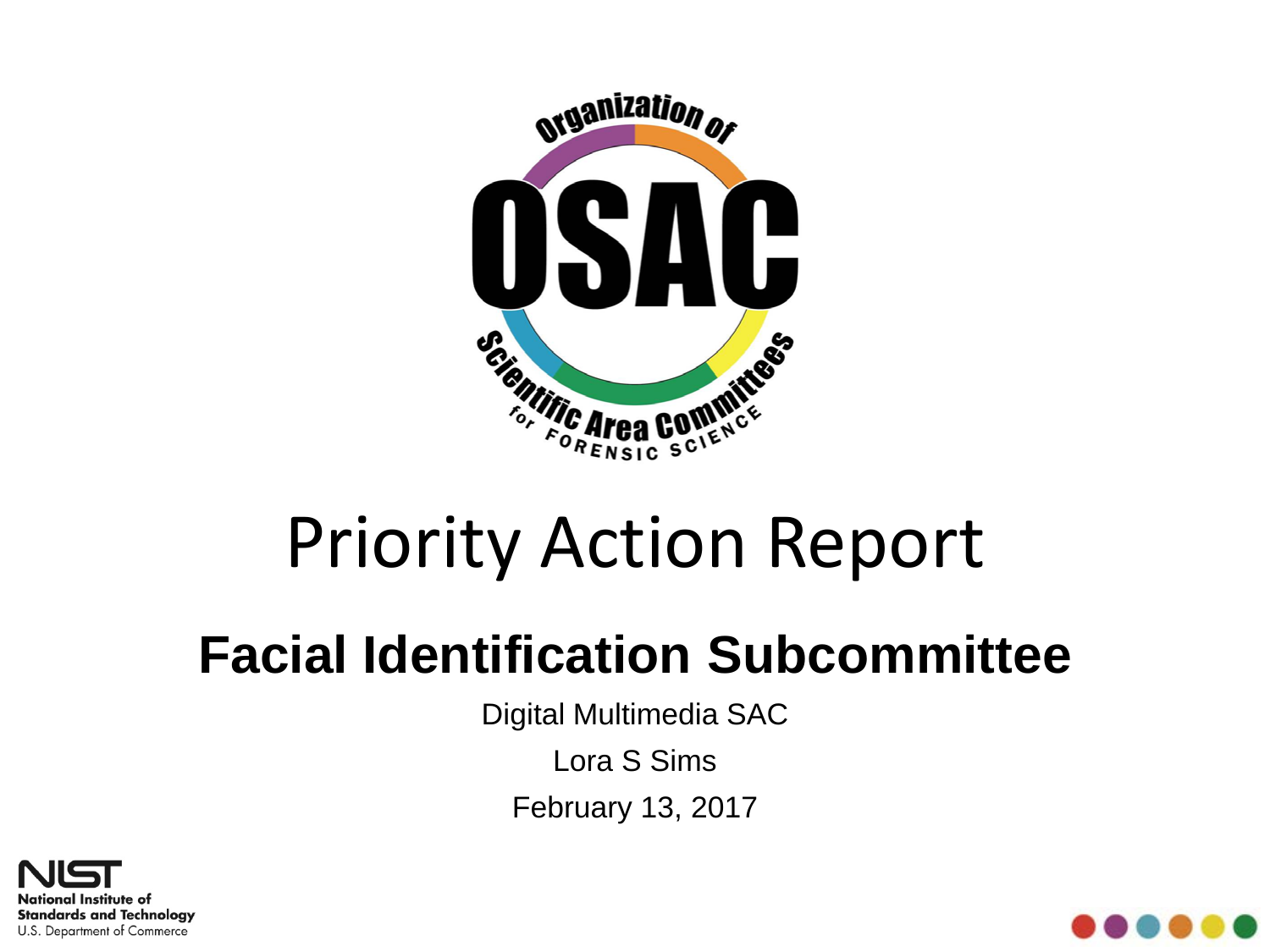

### **Subcommittee Leadership**

| <b>Position</b>        | <b>Name</b>          | Organization               | <b>Term</b> | <b>Email</b>                       |
|------------------------|----------------------|----------------------------|-------------|------------------------------------|
| Chair                  | Lora S Sims          | Ideal<br>Innovations, Inc. | 4 yr        | Lora.sims@idealinnov<br>ations.com |
| <b>Vice Chair</b>      | <b>Britt Toalson</b> | Seattle Police<br>Dept     | 3yr         | Britt.toalson@seattle.<br>gov      |
| Executive<br>Secretary | Jane Wankmiller      | <b>MI State Police</b>     | 4 yr        | wankmillerj@Michiga<br>n.gov       |



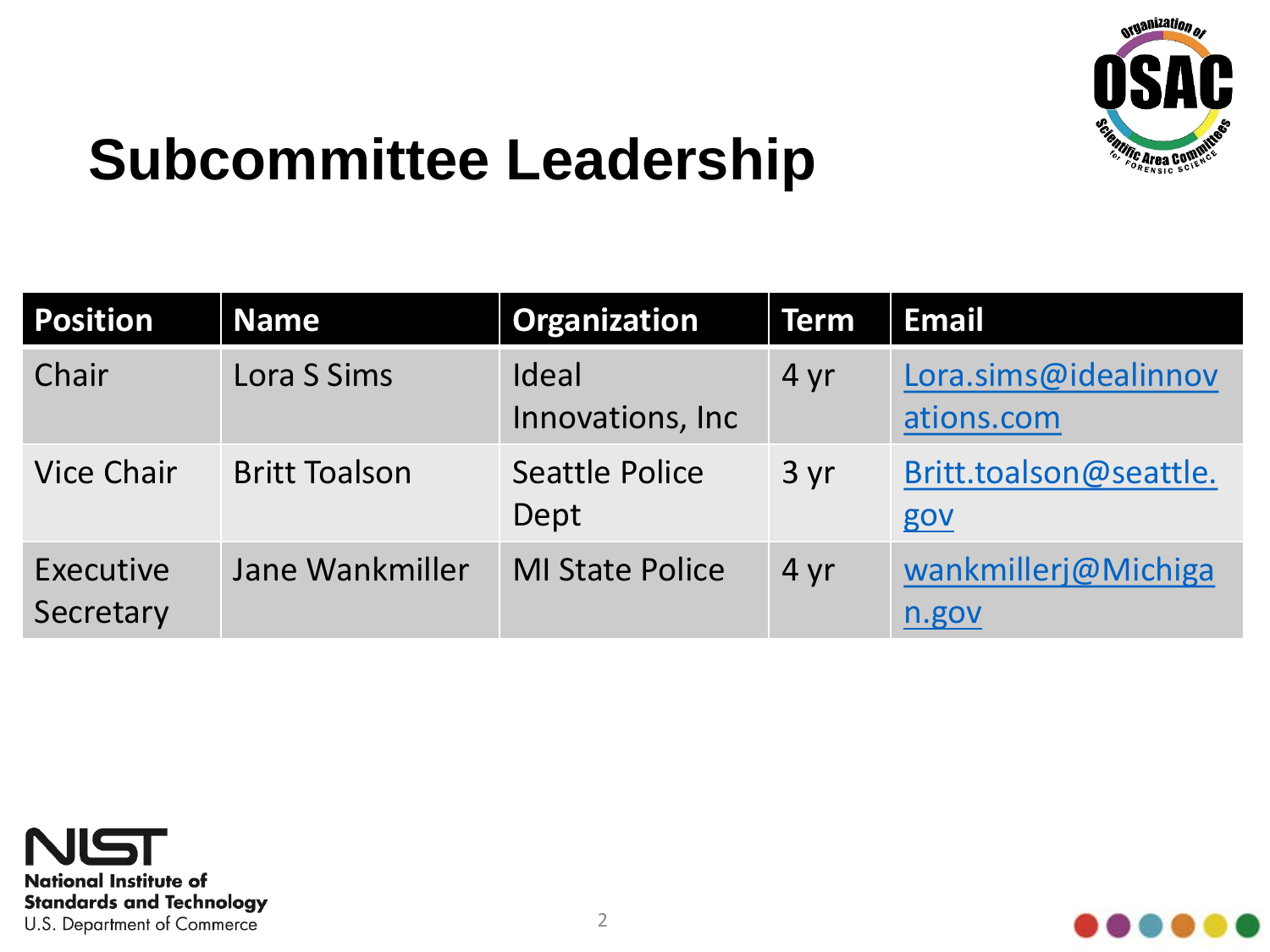# **Subcommittee Members**



| #              | <b>Name</b>             | <b>Organization</b>                                   | <b>Term</b>     | <b>Email</b>              |
|----------------|-------------------------|-------------------------------------------------------|-----------------|---------------------------|
| $\mathbf{1}$   | <b>Walt Bruehs</b>      | <b>FBI</b>                                            | 3 yr            | Walter.bruehs@ic.fbi.gov  |
| $\overline{2}$ | <b>Terry Cowman</b>     | Iowa Department of Public Safety                      | 1 <sub>yr</sub> | cowman@dps.state.ia.us    |
| $\overline{3}$ | Mark Dolfi              | LA Co Sheriff Dept                                    | 4 yr            | madolfi@lasd.org          |
| $\overline{4}$ | Patrick Flynn           | U of Notre Dame                                       | 4 yr            | flynn@nd.edu              |
| 5 <sup>1</sup> | <b>Neal Gieselman</b>   | AWARE, Inc                                            | 2 yr            | Neal.gieselman@gmail.com  |
| 6              | <b>Matthew Graves</b>   | US Army Criminal Investigation Lab                    | 3 yr            | mgraves9@gmail.com        |
| $\overline{7}$ | Ping Ma                 | University of Georgia                                 | 1 <sub>yr</sub> | pingma@uga.edu            |
| 8              | <b>Trish Murphy</b>     | Dept of Defense                                       | 4 yr            | patramu@nctc.gov          |
| 9              | P. Jonathan Phillips    | <b>NIST</b>                                           | 3 yr            | jonathon@nist.gov         |
| 10             | <b>Todd Putorti</b>     | New York State Department of<br><b>Motor Vehicles</b> | 3 yr            | todd.putorti@dmv.ny.gov   |
| 11             | <b>Kirt Simmons</b>     | AR Children's Hospital                                | 4 yr            | simmonske@archildresn.org |
| 12             | Debra Tennant           | Federal Bureau of Investigation                       | 1 <sub>yr</sub> | debra.tennant@ic.fbi.gov  |
| 13             | <b>Antonio Trindade</b> | <b>US Border Patrol</b>                               | 3 yr            | Antonio.trindade@dhs.gov  |
| 14             | <b>Steve Wilkins</b>    | Pierce Co Sheriff's Dept                              | 2 yr            | swilkin@co.pierce.wa.us   |

#### IVLSI

**National Institute of Standards and Technology** 

U.S. Department of Commerce

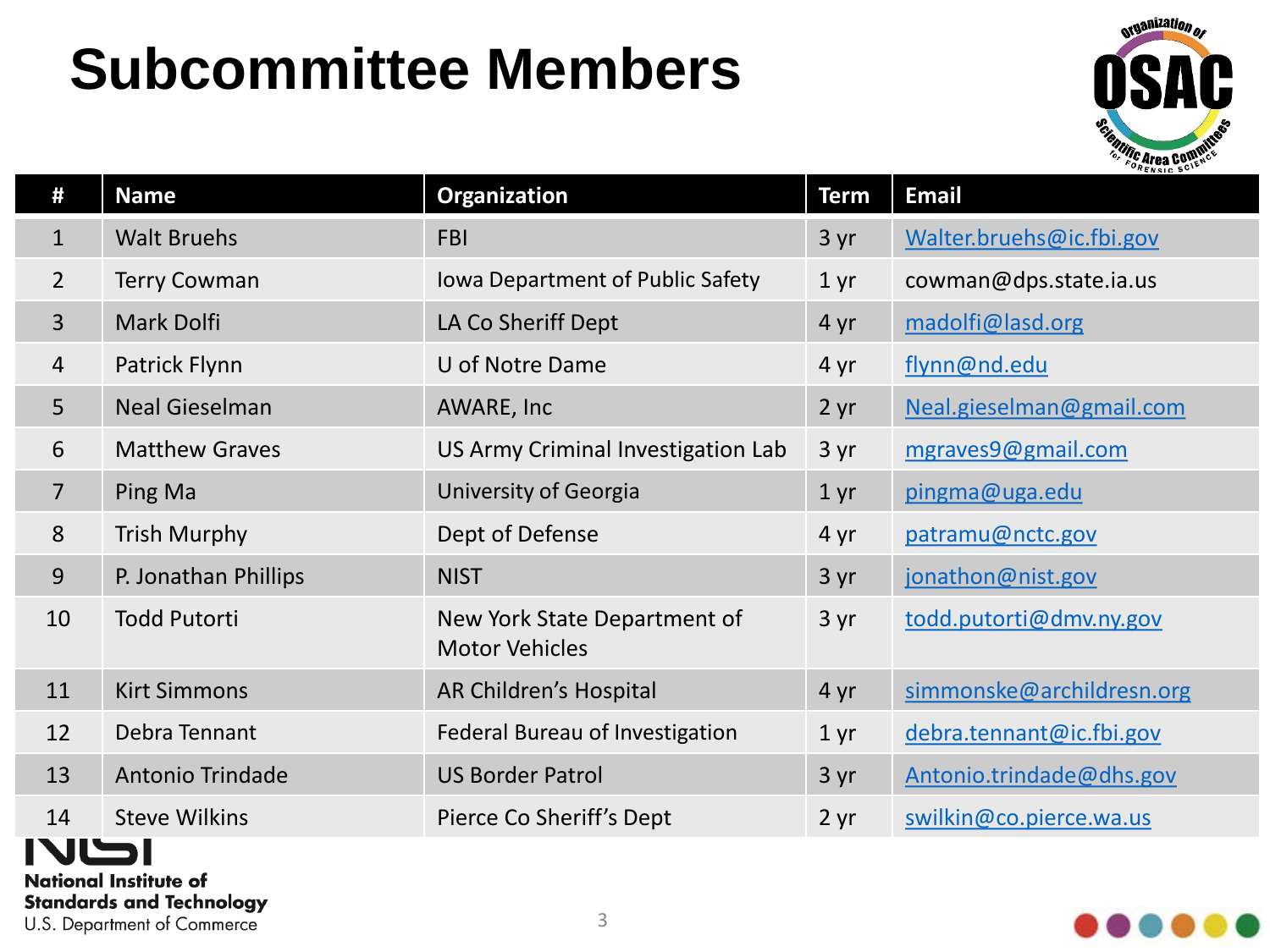# **Affiliates (1 of 2)**



| #              | <b>Name</b>             | Organization                               | <b>Email</b>                   |
|----------------|-------------------------|--------------------------------------------|--------------------------------|
| $\mathbf{1}$   | <b>Justin Cook</b>      | Federal Bureau of Investigation            | justin.cook@ic.fbi.gov         |
| $\overline{2}$ | <b>Tina Daugherty</b>   | Federal Bureau of Investigation            | tina.daugherty@ic.fbi.gov      |
| $\overline{3}$ | Carolyn Dutot           | Canada Border Services Agency              | carolyn.dutot@cbsa-asfc.gc.ca  |
| $\overline{4}$ | <b>Edward German</b>    | <b>Macon County Sheriff's Office</b>       | ed@onin.com                    |
| 5              | Leslie Kelly            | Company for Individuals                    | leslie.kelly@dodiis.mil        |
| 6              | Netta Lev Toy Chattah   | <b>Israel National Police</b>              | netta-lev-tov@police.gov.il    |
| 7              | Jodie Linger            | Federal Bureau of Investigation            | jodie.linger@ic.fbi.gov        |
| 8              | Angela Long             | Federal Bureau of Investigation            | angela.long@leo.gov            |
| 9              | <b>Michael Matheson</b> | Department of Foreign Affairs and<br>Trade | michael.l.matheson@dfat.gov.au |
| 10             | <b>Campbell McGheee</b> | <b>INTERPOL</b>                            | c.mcghee@interpol.int          |
| 11             | <b>Allison Miller</b>   | <b>Biometrics Operations Division</b>      | allison.m.miller.civ@mail.mil  |
| 12             | <b>Reuben Moreton</b>   | <b>Metropolitan Police Service</b>         | reuben.moreton2@met.police.uk  |

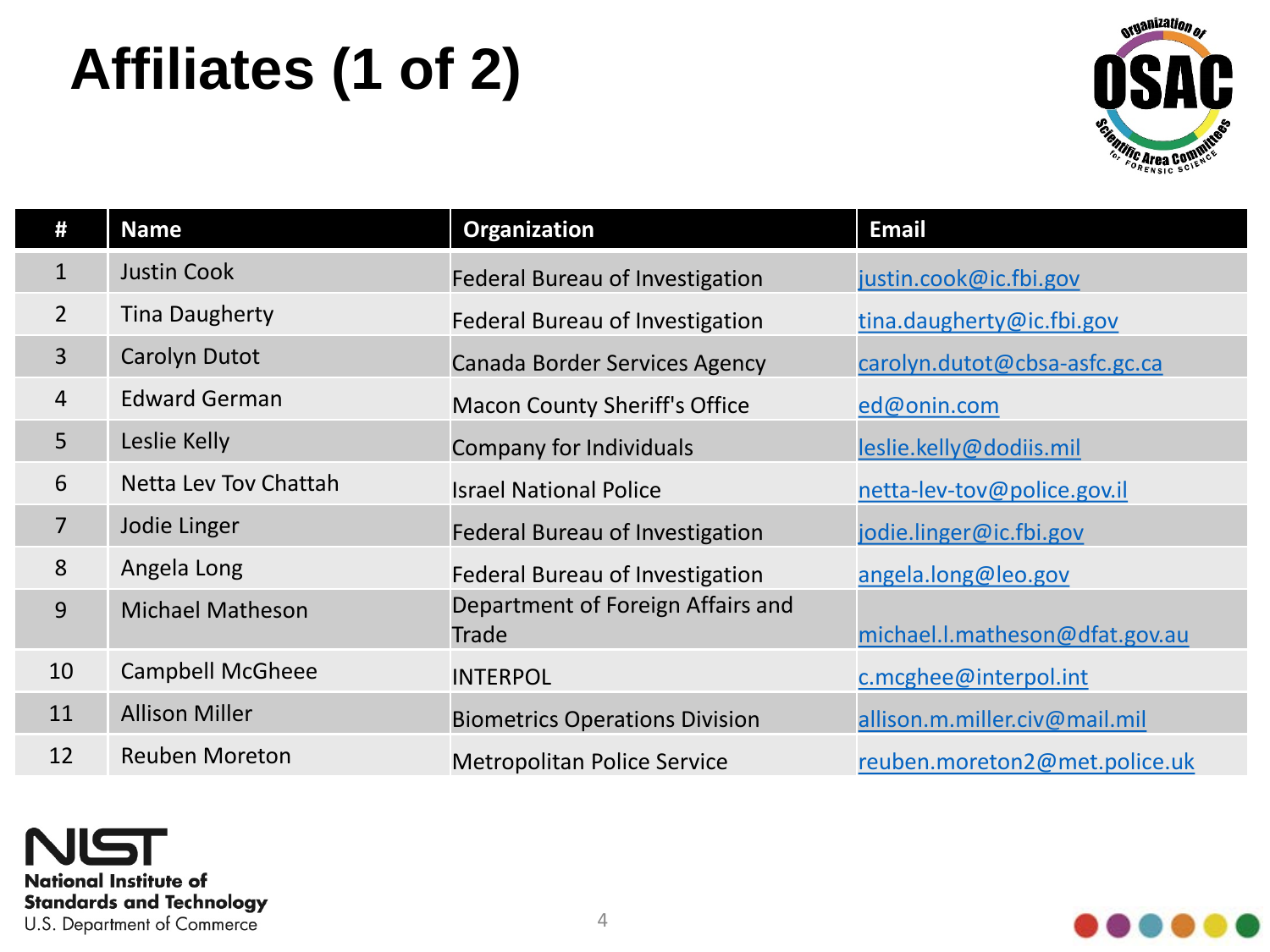# **Affiliates (2 of 2)**



| #  | <b>Name</b>           | Organization                                                                  | <b>Email</b>                       |
|----|-----------------------|-------------------------------------------------------------------------------|------------------------------------|
| 13 | Johanna Morley        | <b>Metropolitan Police Service</b>                                            | johanna.morley@met.police.uk       |
| 14 | Patricia Moss         | <b>Australian Passport Office</b>                                             | tricia.moss@dfat.gov.au            |
| 15 | Amanda Noxon          | <b>Michigan State Police</b>                                                  | noxona@michigan.gov                |
| 16 | <b>Ruth Phillips</b>  | <b>Metropolitan Police Service</b>                                            | ruth.phillips@met.police.uk        |
| 17 | <b>Jason Prince</b>   | <b>Australian Federal Police</b>                                              | jason.prince@afp.gov.au            |
| 18 | <b>Cary Rodrigues</b> | National Counter Terrorism Center                                             | cary rodrigues@yahoo.com           |
| 19 | <b>Arnout Ruifrok</b> | Netherlands Forensic Institute                                                | a.ruifrok@nfi.minvenj.nl           |
| 20 | <b>Michael Streed</b> | <b>Baltimore County Police Department</b><br><b>Forensic Services Section</b> | michael.streed@baltimorepolice.org |
| 21 | <b>Geoff Whitaker</b> | <b>UK Home Office</b>                                                         | geoff.2000@hotmail.co.uk           |
| 22 | Caroline Wilkinson    | Liverpool School of Art and Design                                            | c.m.wilkinson@ljmu.ac.uk           |
| 23 | <b>Summer Yonley</b>  | Ideal Innovations, Inc.                                                       | summer.yonley@idealinnovations.com |

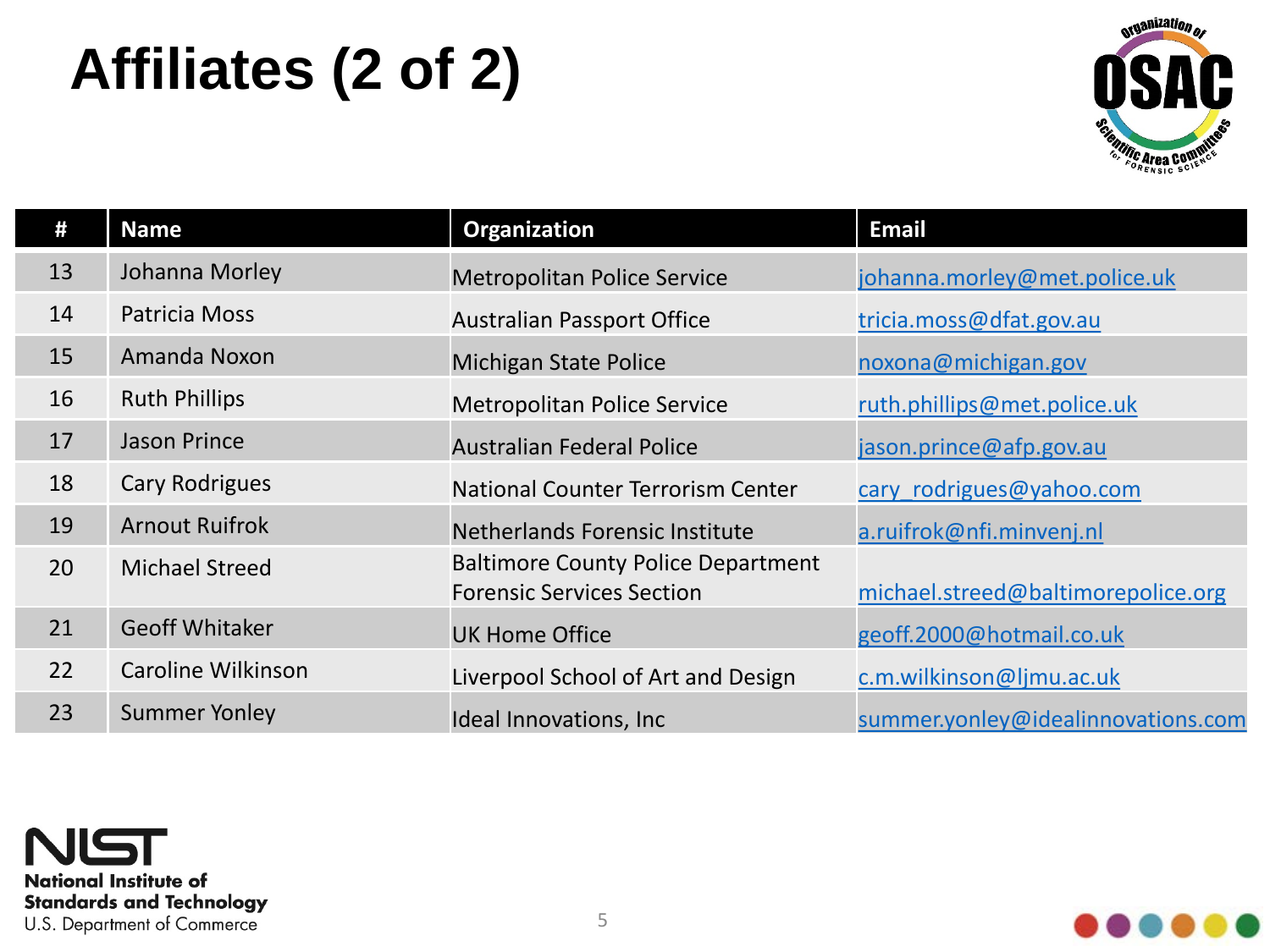## **July 26-29, 2016 Phoenix, AZ**







**Arganization** 

**HITIC Area Comp**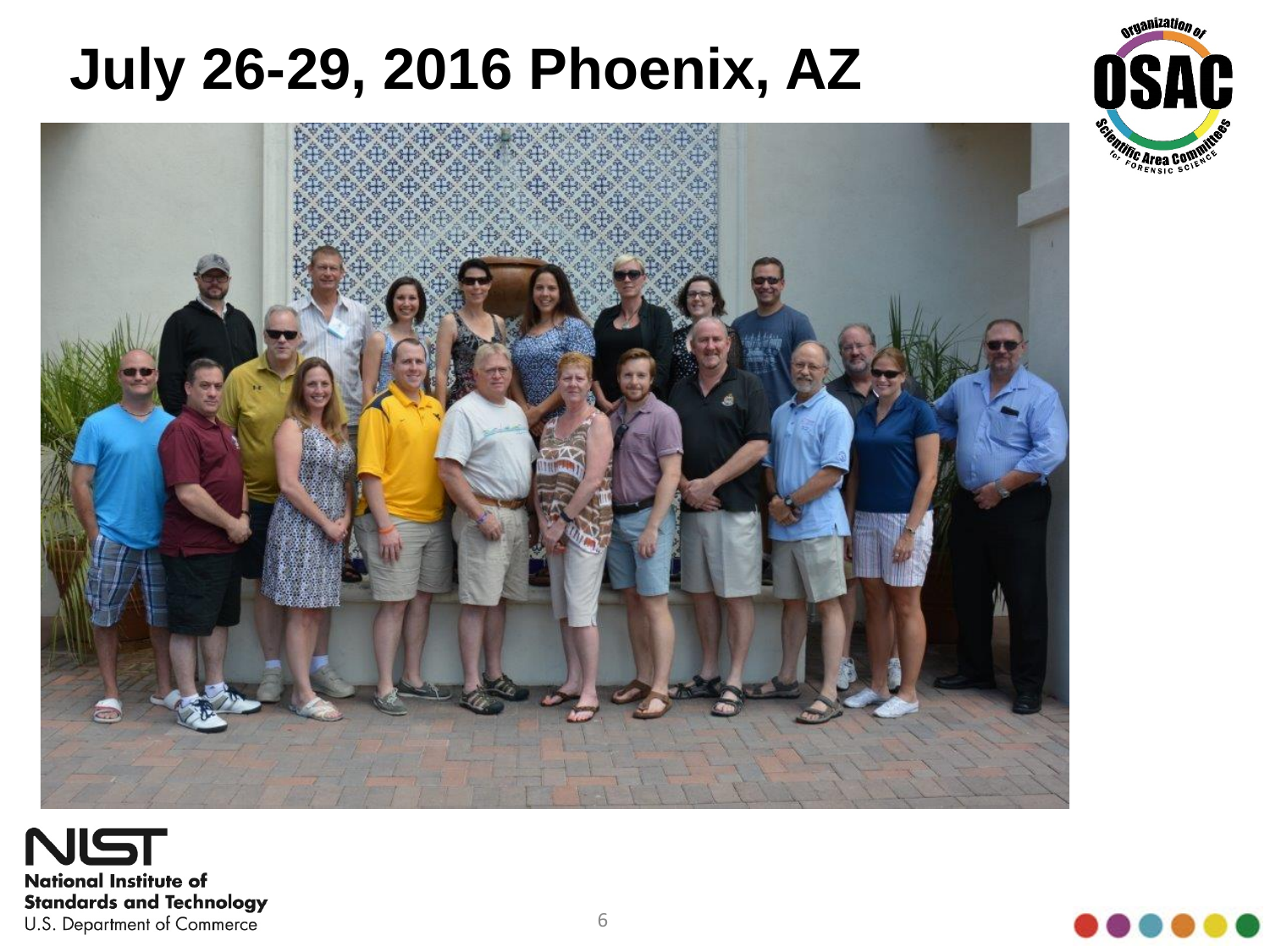

## **Discipline Description**



The Mission of the OSAC Facial Identification Subcommittee is to develop consensus standards and guidelines for the image-based comparisons of human facial features and to provide recommendations for the research and development necessary to advance the state of the science.



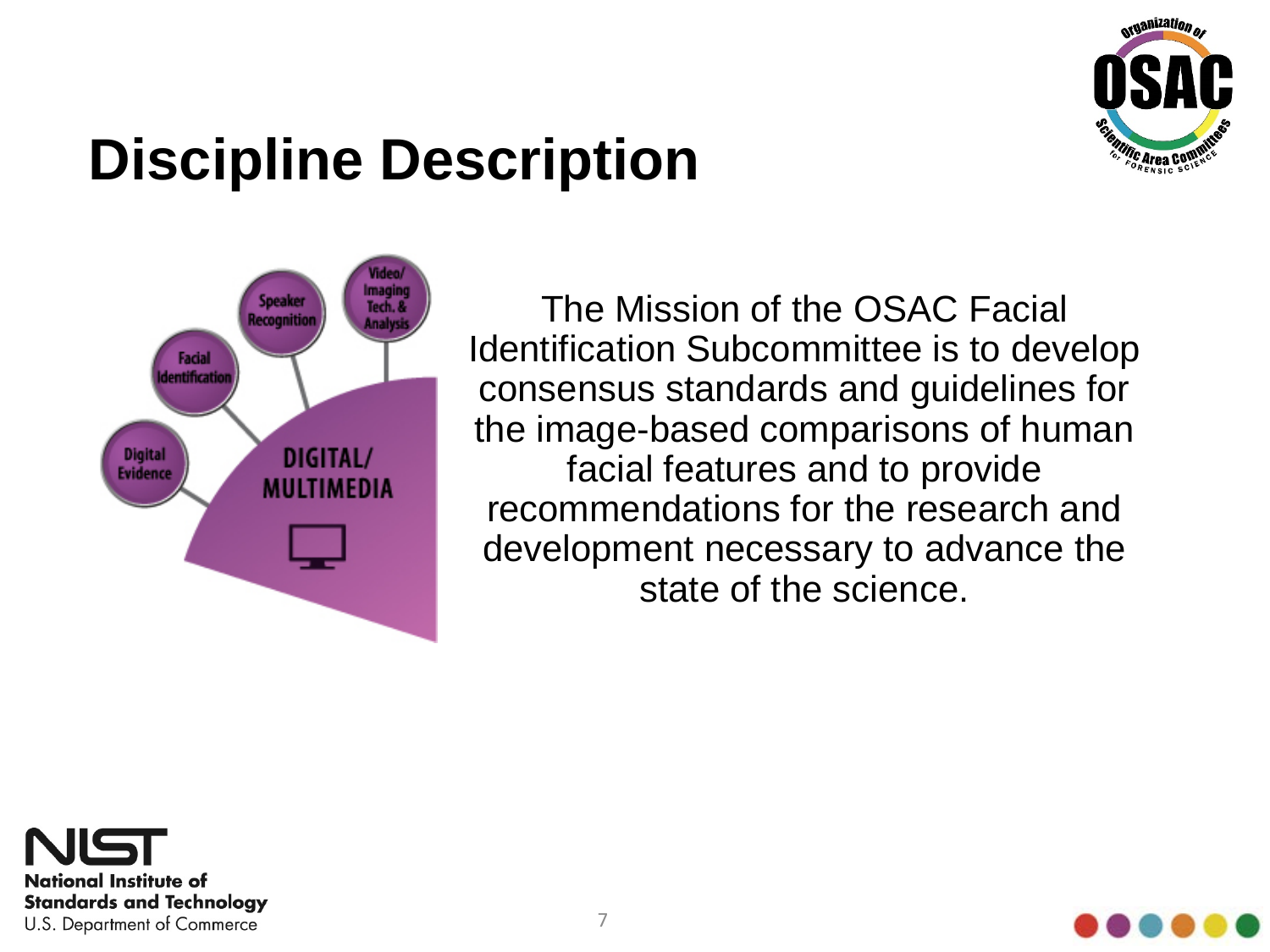

## **Summary of Standards/Guidelines Priority Actions**

| <b>Priority</b> | <b>Working Title of Document</b>                                      |
|-----------------|-----------------------------------------------------------------------|
| $\mathbf{1}$    | Facial Image Comparison Feature List for Morphological Analysis       |
| $\overline{2}$  | Capture And Equipment Assessment For Face Recognition Systems         |
| 3               | Guidelines for Postmortem Facial Image Capture                        |
| 4               | Guidelines for Training Program in Facial Comparison                  |
| 5               | Guidelines for Facial Comparison Methods & Facial Comparison Overview |

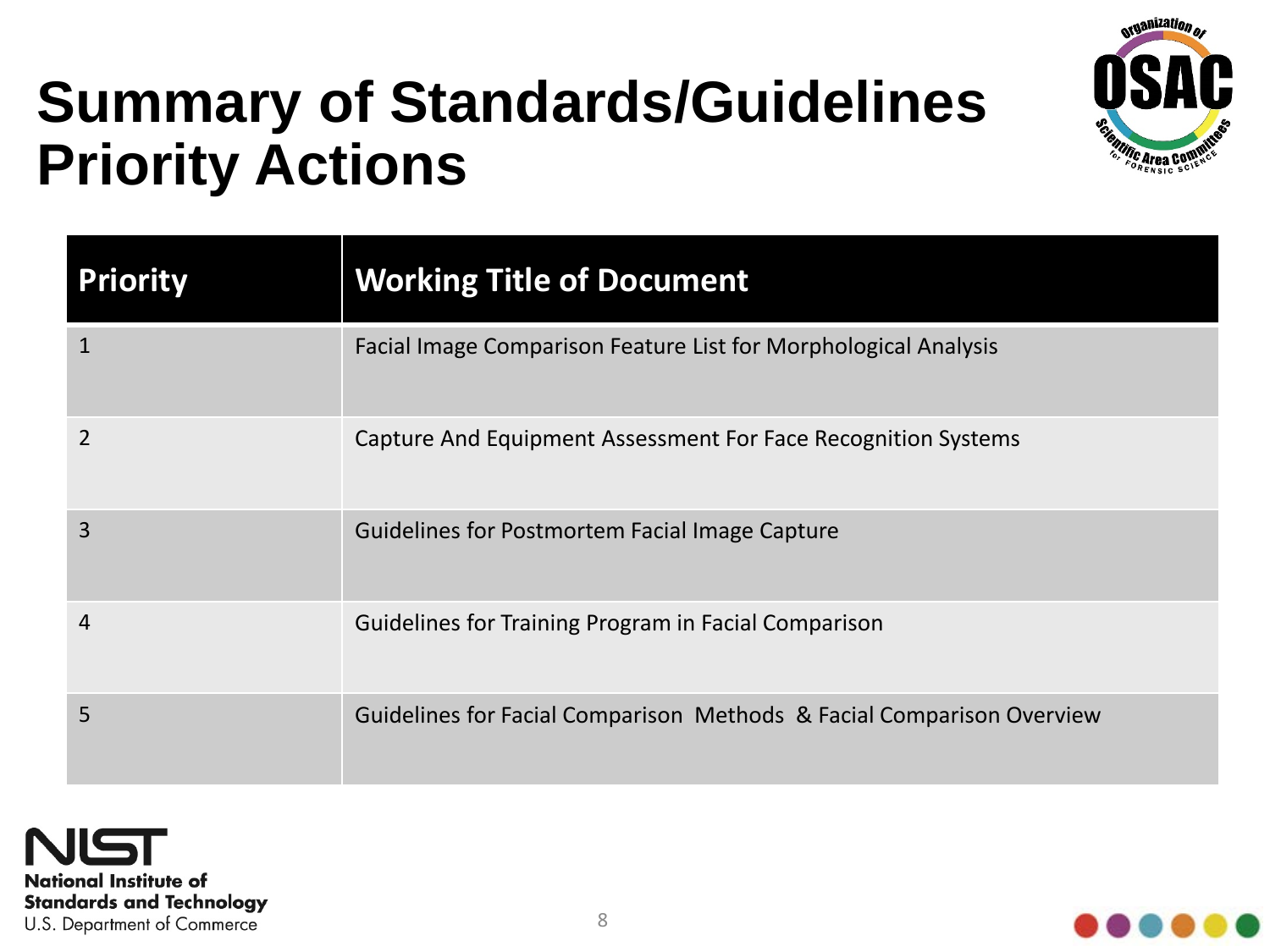

### **Standards/Guidelines Development Priority 1 Document**

#### Document Title: **Facial Image Comparison Feature List for Morphological Analysis**

Scope: To provide a standardized list to be considered when conducting morphological analysis

Objective/rationale: Aids in providing a systematic way of comparing features of the face/head

Issues/Concerns: Does not cover the entire comparison process



**Task Group Name:** One-to-one **Task Group Chair Name:** Matthew Graves **Task Group Chair Contact Information:** mgraves9@gmail.com **Date of Last Task Group Meeting:** July 26-29, 2016

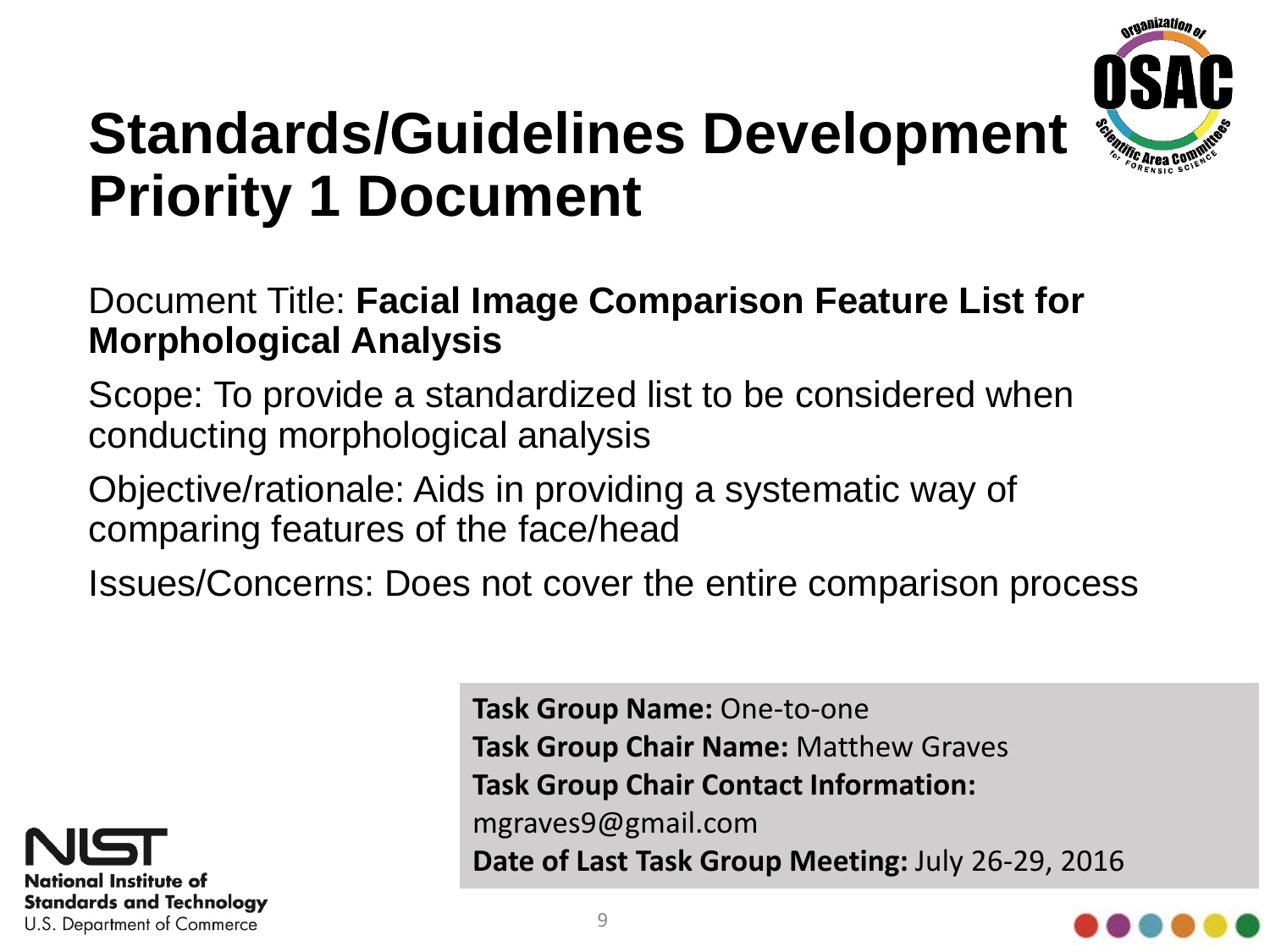

### **Standards/Guidelines Development Priority 1 Document**

Key Components of Standard:

- List of Facial Components (gross features considered in virtually all comparisons, e.g. Nose)
- List of Component Characteristics (details about the Facial Components, e.g. Root, Bridge, Tip, Nostrils, Columella, Alae)



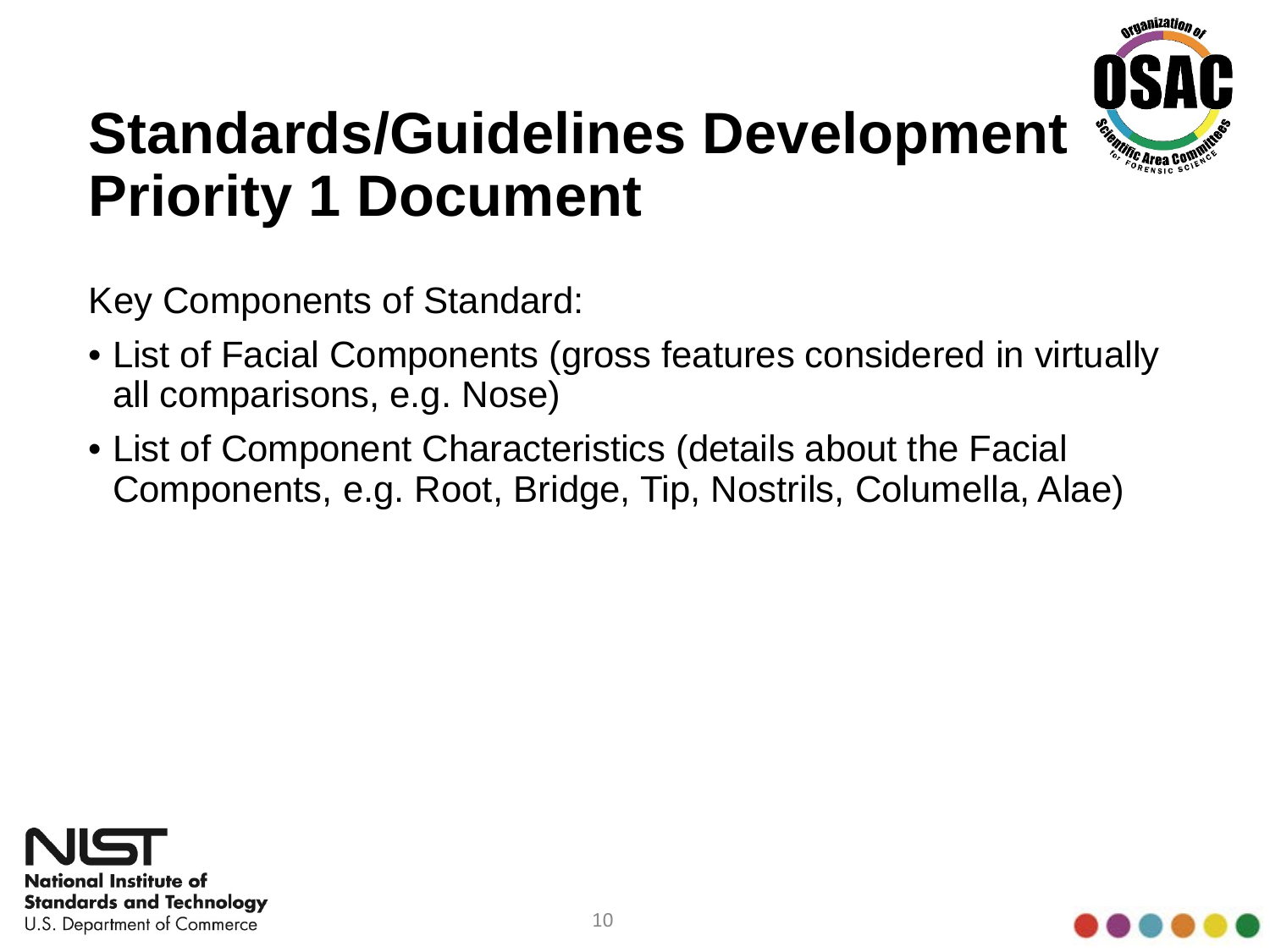#### *Priority 1: Facial Image Comparison Feature List for Morphological Analysis*



## **Task Group/Subcommittee Action Plan**

| <b>Planned Actions</b>                             | <b>OSAC Process</b><br>Stage (e.g.,<br><b>SDO 100)</b> | <b>Assignee</b>       | <b>Estimated</b><br><b>Completion Date</b> |
|----------------------------------------------------|--------------------------------------------------------|-----------------------|--------------------------------------------|
| Seek approval from DM SAC<br>to send to SDO (ASTM) | <b>SDO 400</b>                                         | <b>Matthew Graves</b> | Complete                                   |
| Send to SDO (ASTM)                                 | <b>SDO 500</b>                                         | <b>Matthew Graves</b> | March 1, 2017                              |
|                                                    |                                                        |                       |                                            |
|                                                    |                                                        |                       |                                            |
|                                                    |                                                        |                       |                                            |



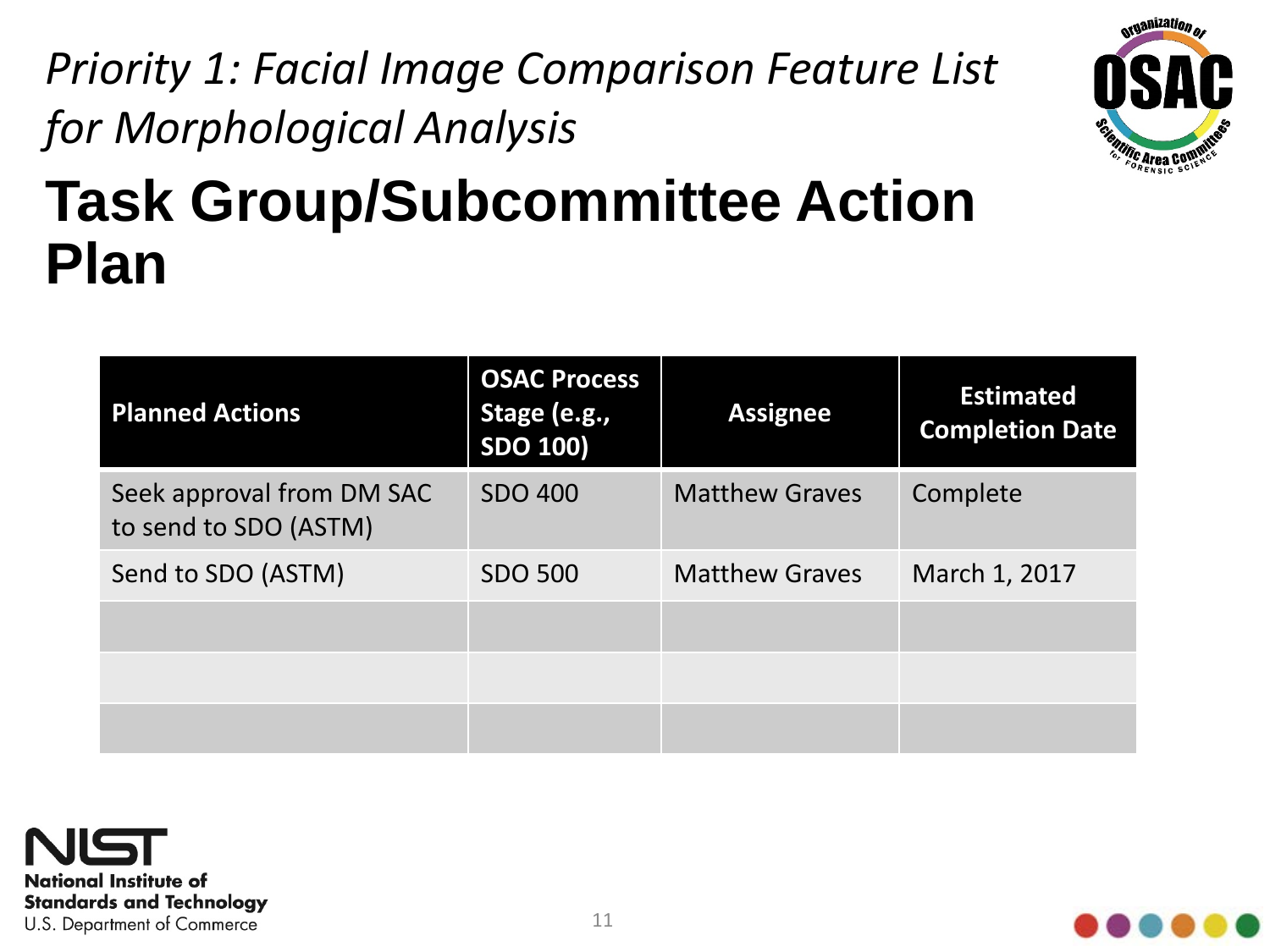

### **Standards/Guidelines Development Priority 2 Document**

#### Document Title: **Capture And Equipment Assessment For Face Recognition Systems**

Scope: Provide best practices for collection to ensure the images captured are suitable for Face Recognition (FR) system use

Objective/rationale: Provides an overview of the considerations a practitioner should take when making decisions for the capture of facial images.

Issues/Concerns: none



**Task Group Name:** Systems & Capture **Task Group Chair Name:** Neal Gieselman **Task Group Chair Contact Information:**

[Neal.gieselman@gmail.com](mailto:Neal.gieselman@gmail.com)

**Date of Last Task Group Meeting:** July 26-29, 2016

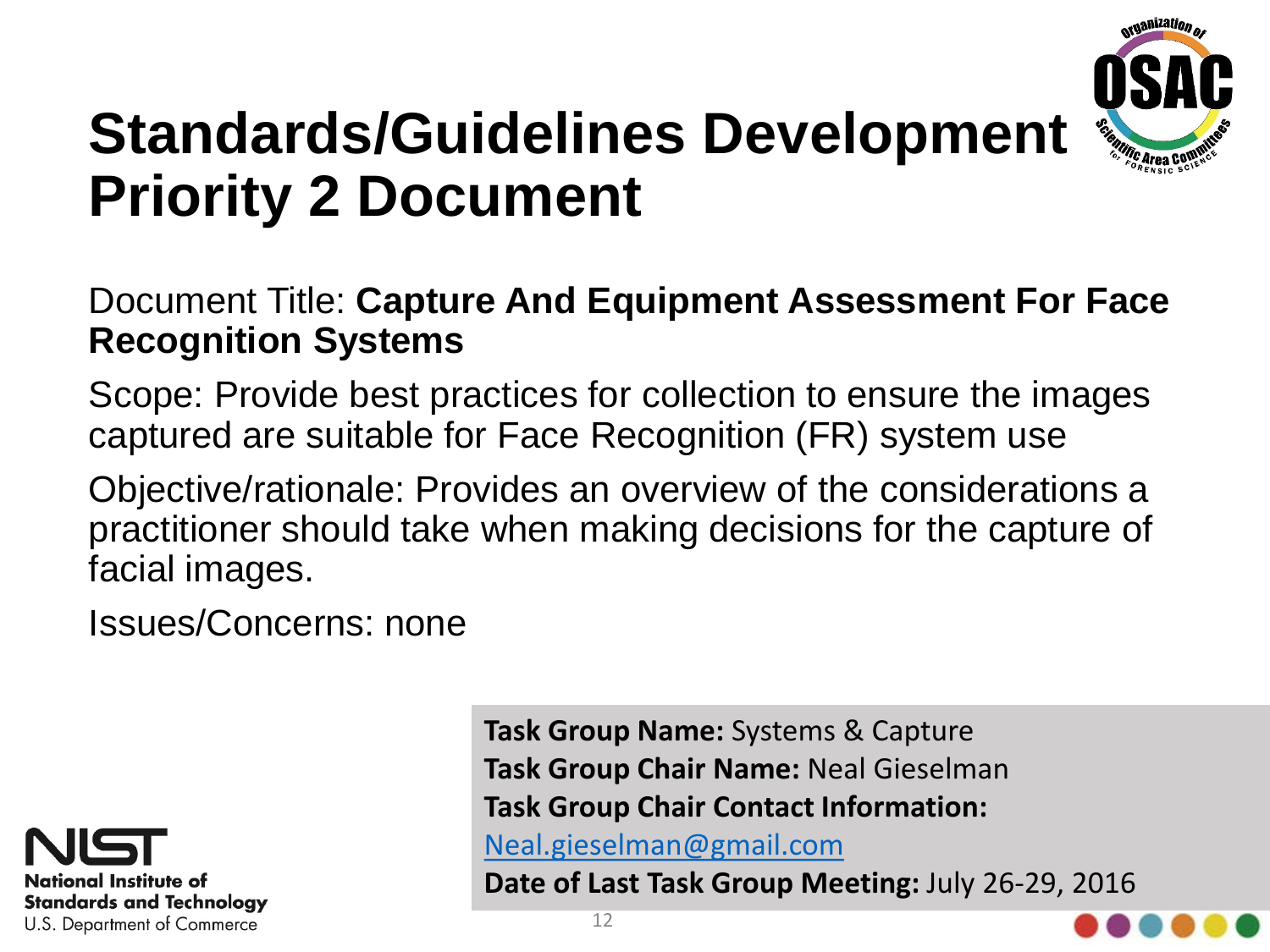

### **Standards/Guidelines Development Priority 2 Document**

Key Components of Standard:

- Image capture process as it relates to the following:
	- Controlled acquisition (when all imaging parameters can be adjusted as needed to optimize the resulting image, e.g. passport offices)
	- Semi-controlled acquisition (when some aspects of the environment or subject can be controlled, but not all aspects of both)
	- Ad-hoc acquisition (when neither the environment nor the subject can be controlled, e.g. surveillance, cell phones, and third party imagery).



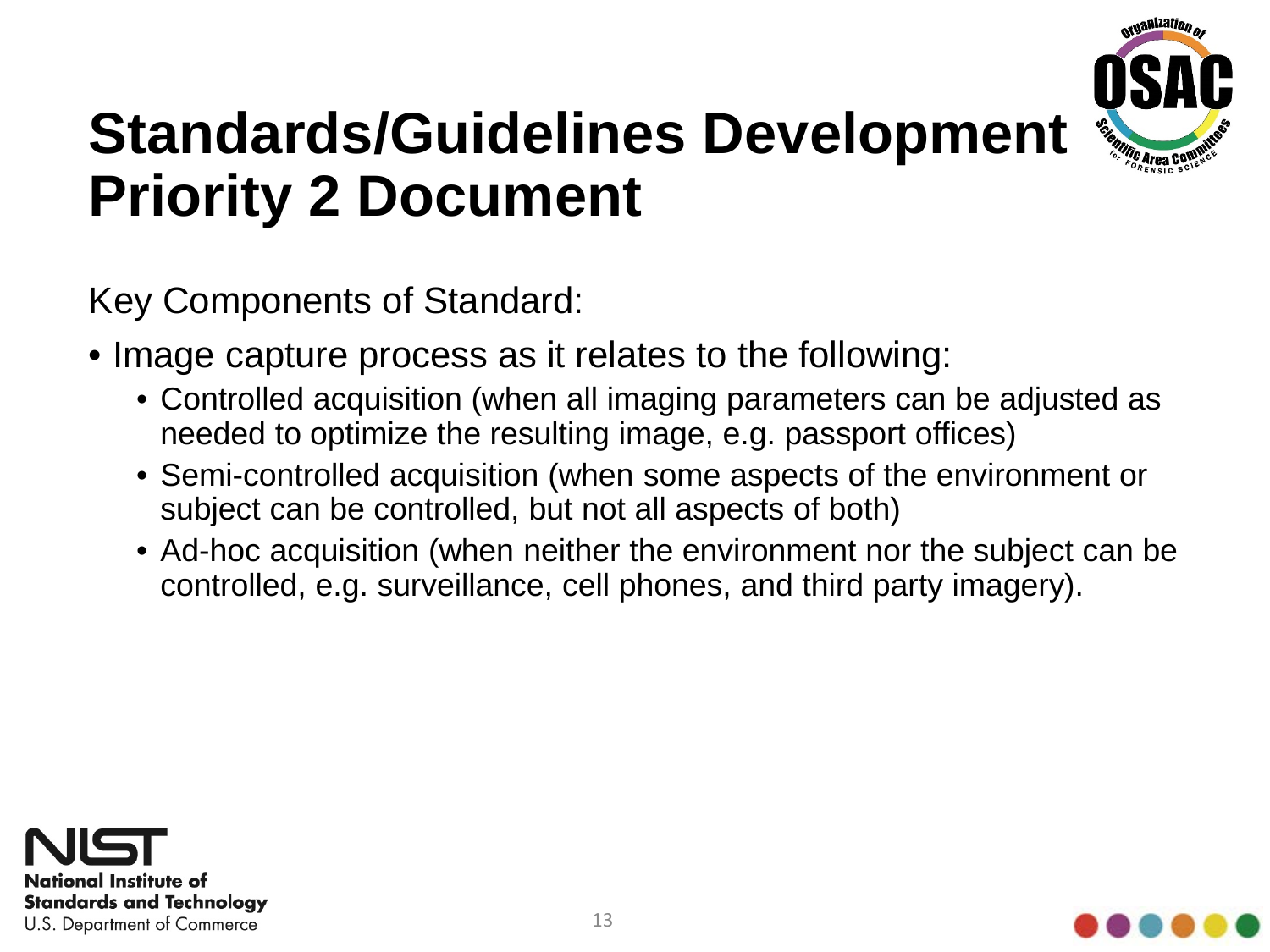#### **Task Group/Subcommittee Action Plan** *Priority 2: Capture And Equipment Assessment For Face Recognition Systems*



| <b>Planned Actions</b>                             | <b>OSAC Process</b><br>Stage (e.g.,<br><b>SDO 100)</b> | <b>Assignee</b>       | <b>Estimated</b><br><b>Completion Date</b> |
|----------------------------------------------------|--------------------------------------------------------|-----------------------|--------------------------------------------|
| Seek approval from DM SAC<br>to send to SDO (ASTM) | <b>SDO 400</b>                                         | <b>Neal Gieselman</b> | Complete                                   |
| Send to SDO (ASTM)                                 | <b>SDO 500</b>                                         | <b>Neal Gieselman</b> | Completed                                  |
| Processing through ASTM                            | <b>SDO 700</b>                                         | <b>Neal Gieselman</b> | In process                                 |



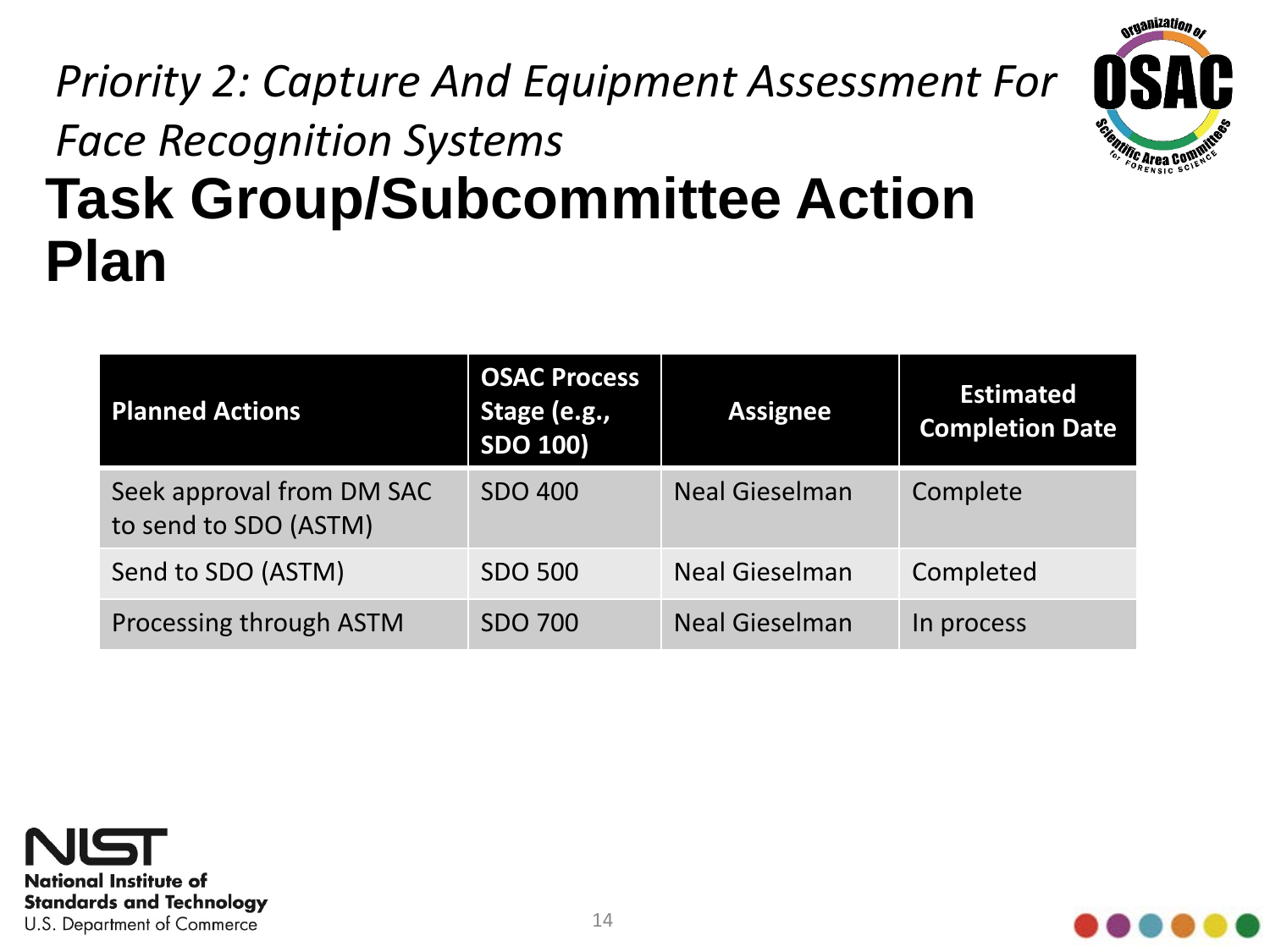

### **Standards/Guidelines Development Priority 3 Document**

#### Document Title: **Guidelines for Post Mortem Facial Image Capture**

Scope: Provide guidelines for capturing postmortem facial images of unidentified human remains in a controlled (morgue) and semi-controlled (field) settings to facilitate Facial Recognition (FR) searches or facial comparison that may contribute to determining the identity of the unidentified person.

Objective/rationale: Provides an overview of the optimal processes and techniques for the capture of postmortem facial images of human remains in order to maximize their utility in FR searches and facial image comparisons.

Issues/Concerns: May have some time and financial implications on morgues.



**Task Group Name:** Systems & Capture **Task Group Chair Name:** Neal Gieselman **Task Group Chair Contact Information:**

[Neal.gieselman@gmail.com](mailto:Neal.gieselman@gmail.com)

**Date of Last Task Group Meeting:** July 26-29, 2016

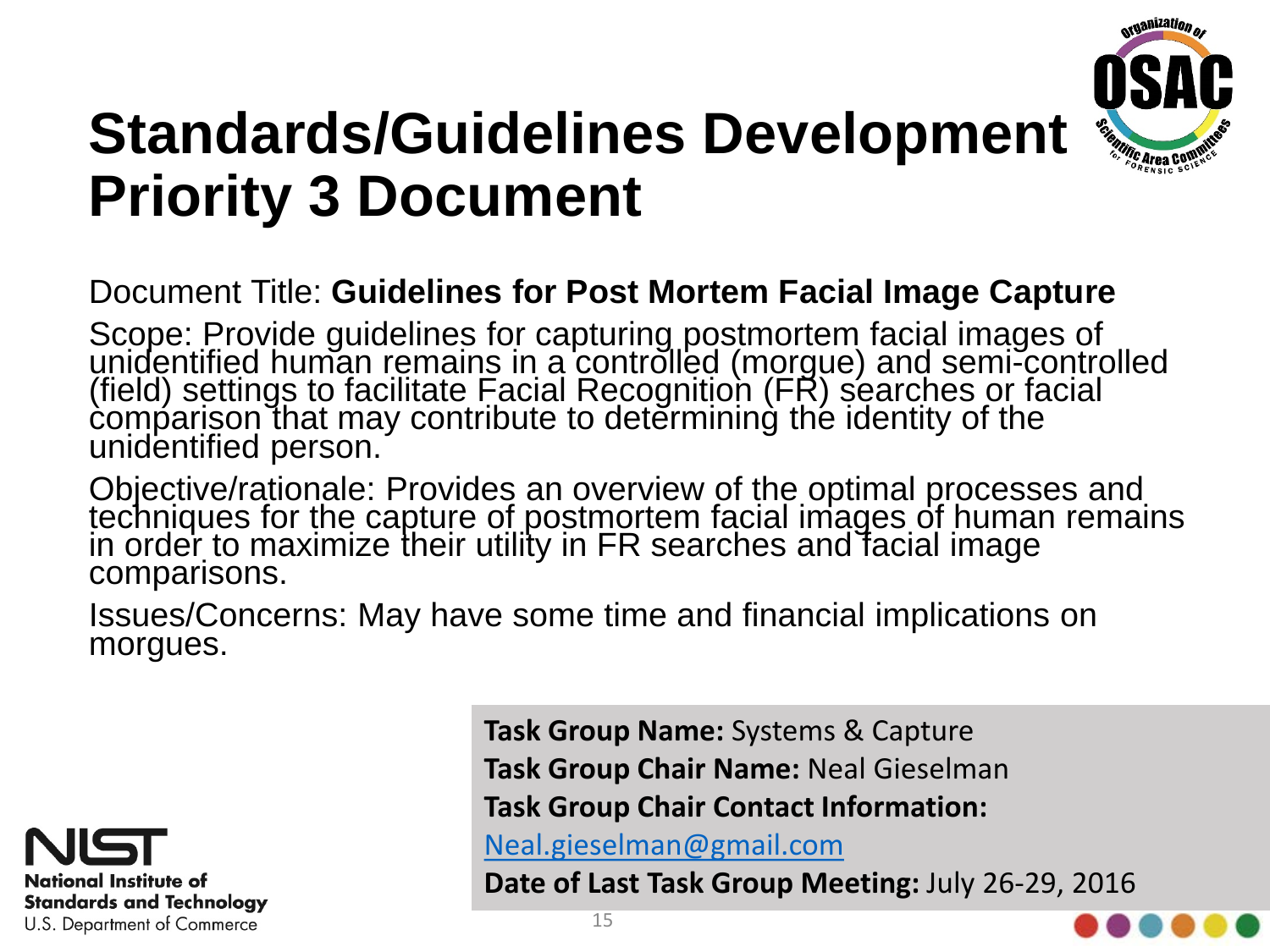

### **Standards/Guidelines Development Priority 3 Document**

Key Components of Standard:

- Image capture environment (lighting, camera position, and background)
- Preparation of the subject body (head position, head coverings and accessories, shoulder position)
- Preparation of the subject face (obscuring matter, hair, wounds or fragments, mouth, eyes, eyeglasses, prosthetics)
- Use of video
- Documenting scars, marks, tattoos (SMT).



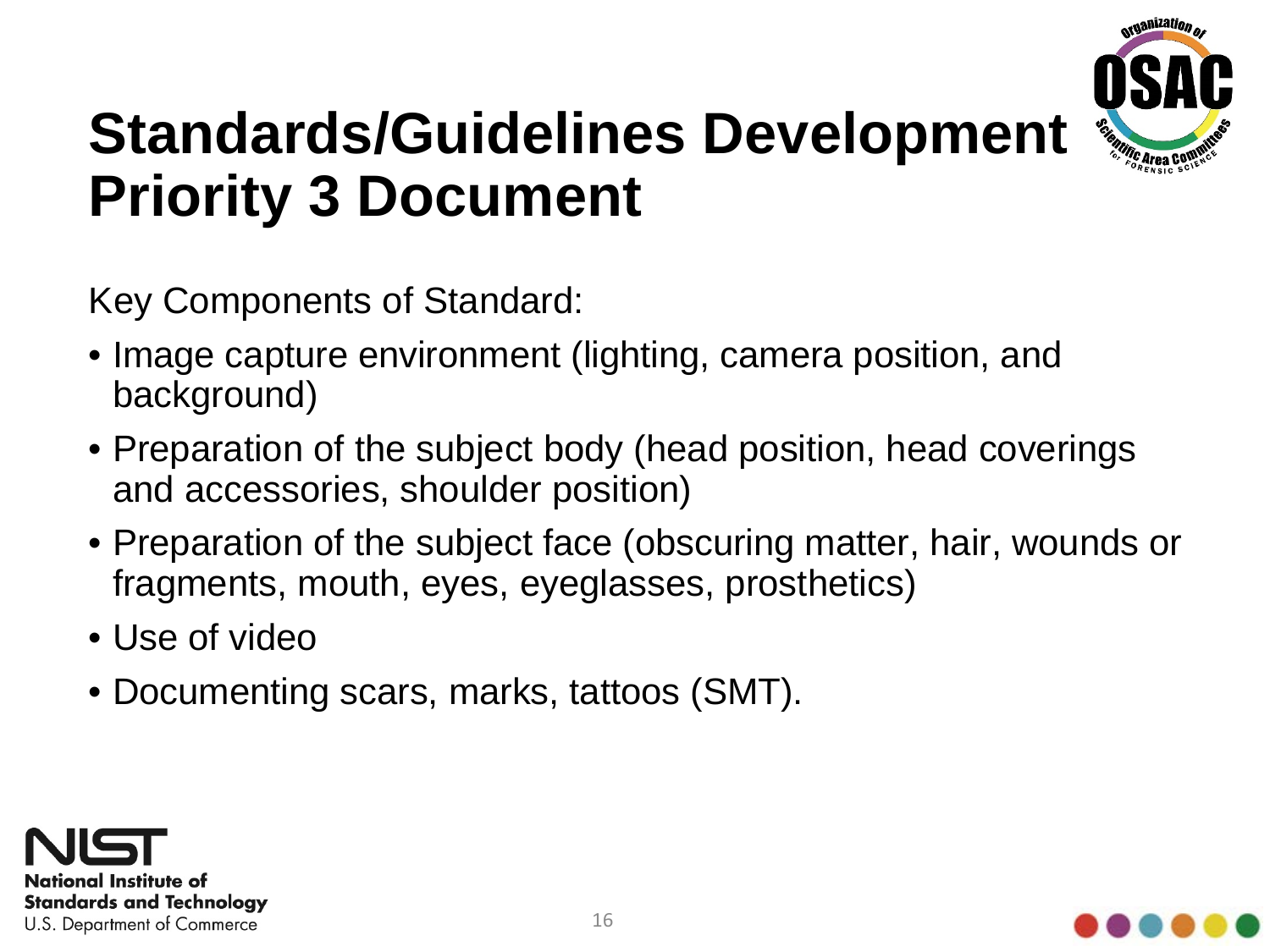#### **Task Group/Subcommittee Action Plan** *Priority 3: Guidelines for Post Mortem Facial Image Capture*

| <b>Planned Actions</b>                             | <b>OSAC Process</b><br>Stage (e.g.,<br><b>SDO 100)</b> | <b>Assignee</b>       | <b>Estimated</b><br><b>Completion Date</b> |
|----------------------------------------------------|--------------------------------------------------------|-----------------------|--------------------------------------------|
| Seek approval from DM SAC<br>to send to SDO (ASTM) | <b>SDO 400</b>                                         | <b>Neal Gieselman</b> | Complete                                   |
| Send to SDO (ASTM)                                 | <b>SDO 500</b>                                         | <b>Neal Gieselman</b> | Completed                                  |
| Processing through ASTM                            | <b>SDO 700</b>                                         | <b>Neal Gieselman</b> | In process                                 |





**Organization** 

SCIENTIFIC Area Com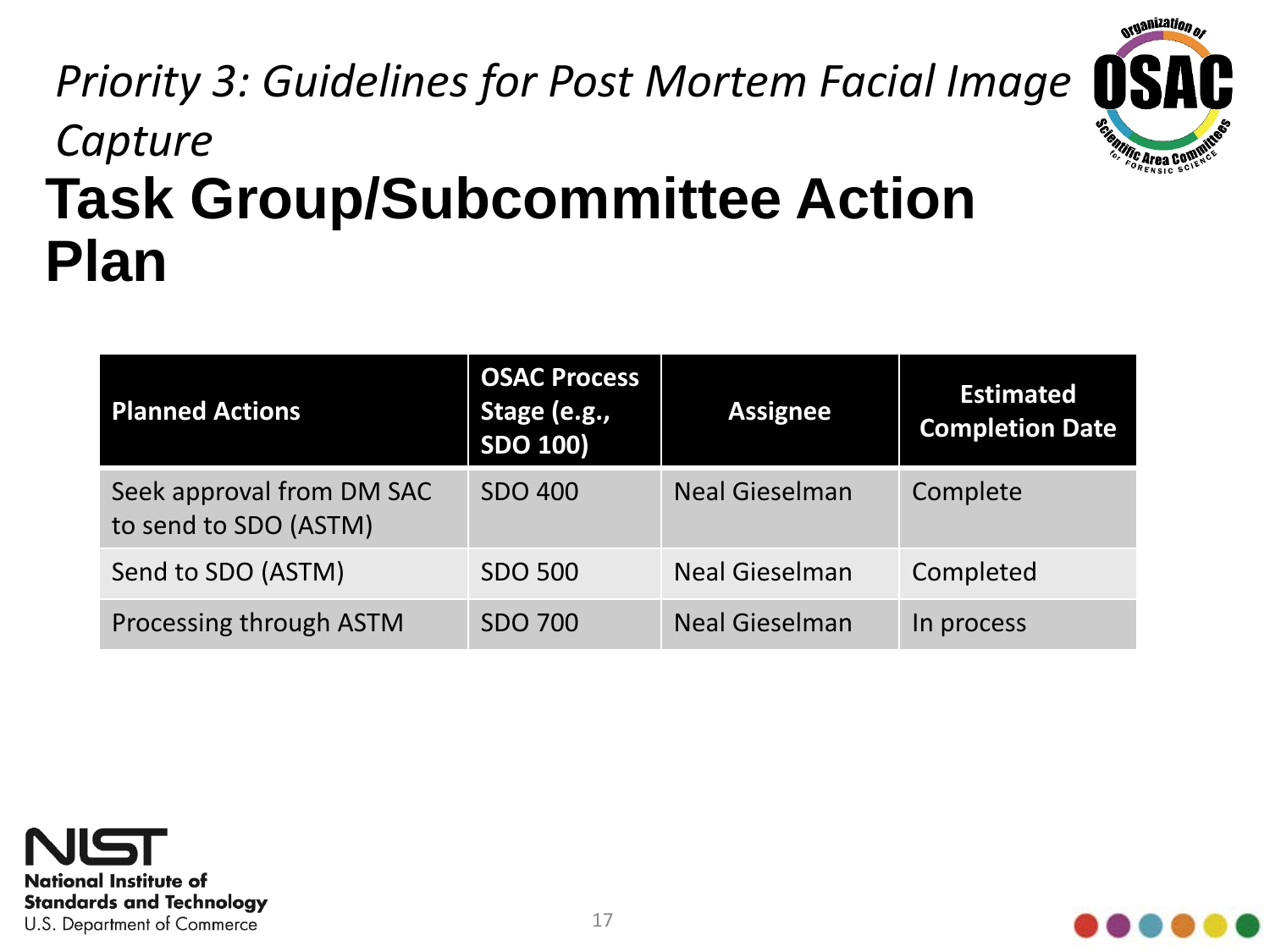

### **Standards/Guidelines Development Priority 4 Document**

#### Document Title: **Guidelines for Training Program in Facial Comparison**

Scope: Provides recommendations for a training program to achieve competency in facial comparison tasks. Objective/rationale: Providing guidelines for training programs specific subject matter, relevant to facial reviewers and facial examiners required to conduct comparisons from the basic to the advanced level

Issues/Concerns: Does not address the specific content of agencies training program but instead provides an overview of recommended topics and levels of training.



**Task Group Name:** Training **Task Group Chair Name:** Steve Wilkins **Task Group Chair Contact Information:** swilkin@co.pierce.wa.us **Date of Last Task Group Meeting:** July 26-29, 2016

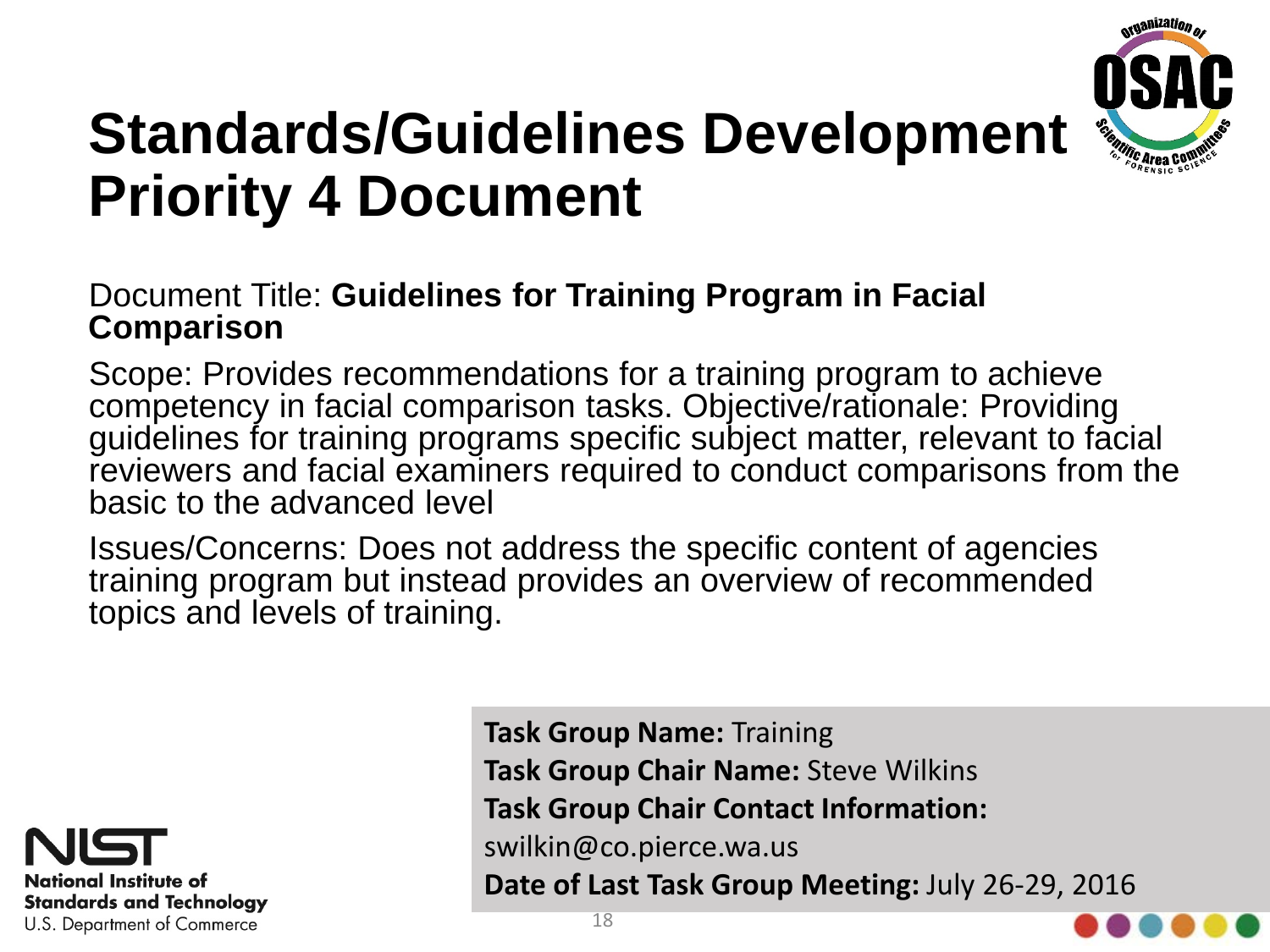

### **Standards/Guidelines Development Priority 4 Document**

Key Components of Standard:

- Overview of different roles and what training should be achieved at each role (e.g. manager should have an awareness of all things, facial examiner should be proficient in the majority of subjects)
- Categories of Training (e.g. overview, skills & techniques, knowledge of processes, court preparation & presentation)



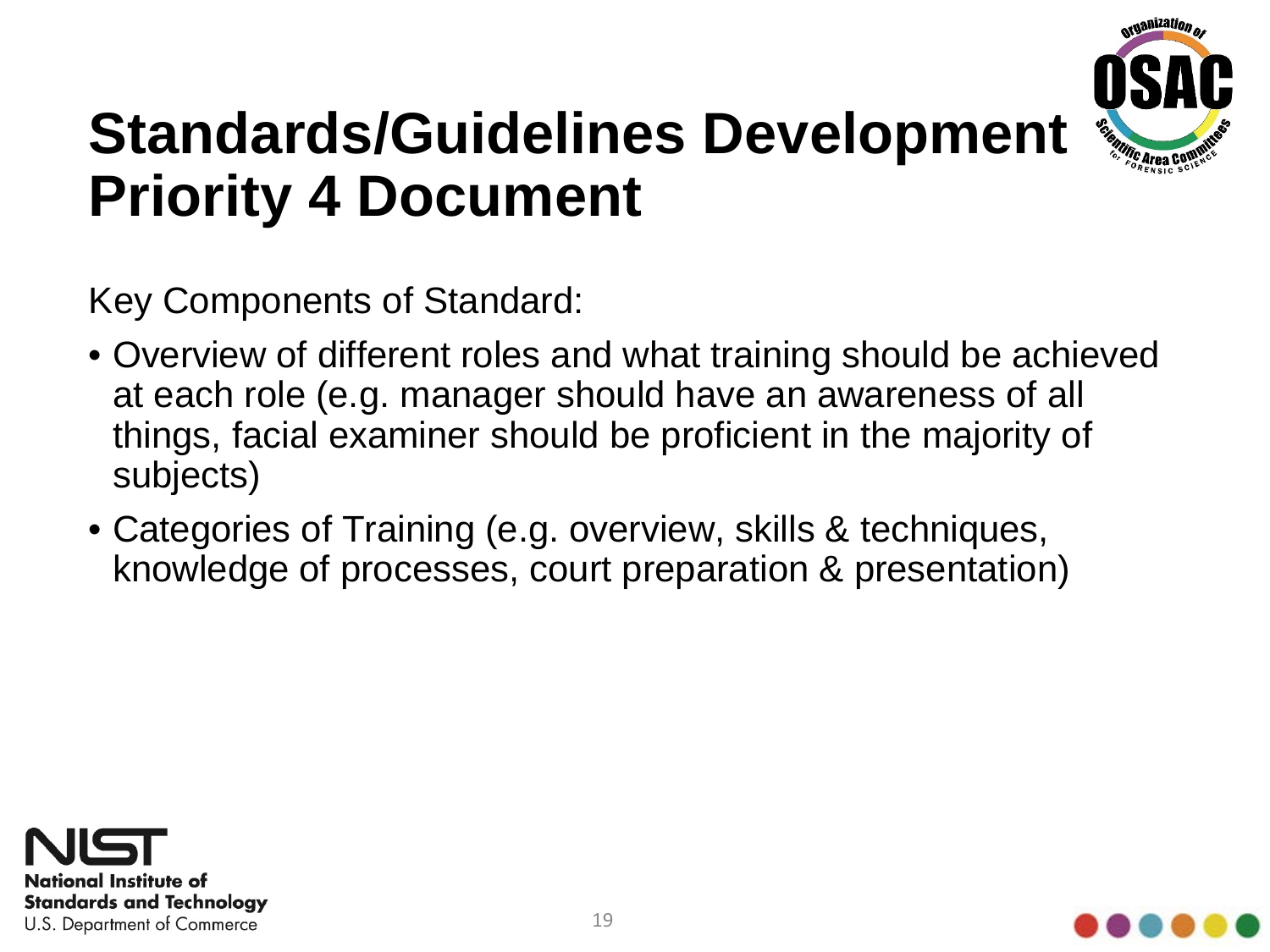#### **Task Group/Subcommittee Action Plan** *Priority 3: Guidelines for Training Program in Facial Comparison*



| <b>Planned Actions</b>                                                                                                                                                          | <b>OSAC Process</b><br>Stage (e.g.,<br><b>SDO 100)</b> | <b>Assignee</b>      | <b>Estimated</b><br><b>Completion Date</b> |
|---------------------------------------------------------------------------------------------------------------------------------------------------------------------------------|--------------------------------------------------------|----------------------|--------------------------------------------|
| Combine "Recommendations"<br>for a Training Program in<br>Facial Comparison &<br>Guidelines" and<br>"Recommendations for Facial<br><b>Comparison Training to</b><br>Competency" | <b>SDO 200</b>                                         | <b>Steve Wilkins</b> | completed                                  |
| Subcommittee, DM SAC, & RC<br>review                                                                                                                                            |                                                        | <b>Steve Wilkins</b> | April 1, 2017                              |
| Submit packet                                                                                                                                                                   | <b>SDO 300</b>                                         | <b>Steve Wilkins</b> | May 1, 2017                                |

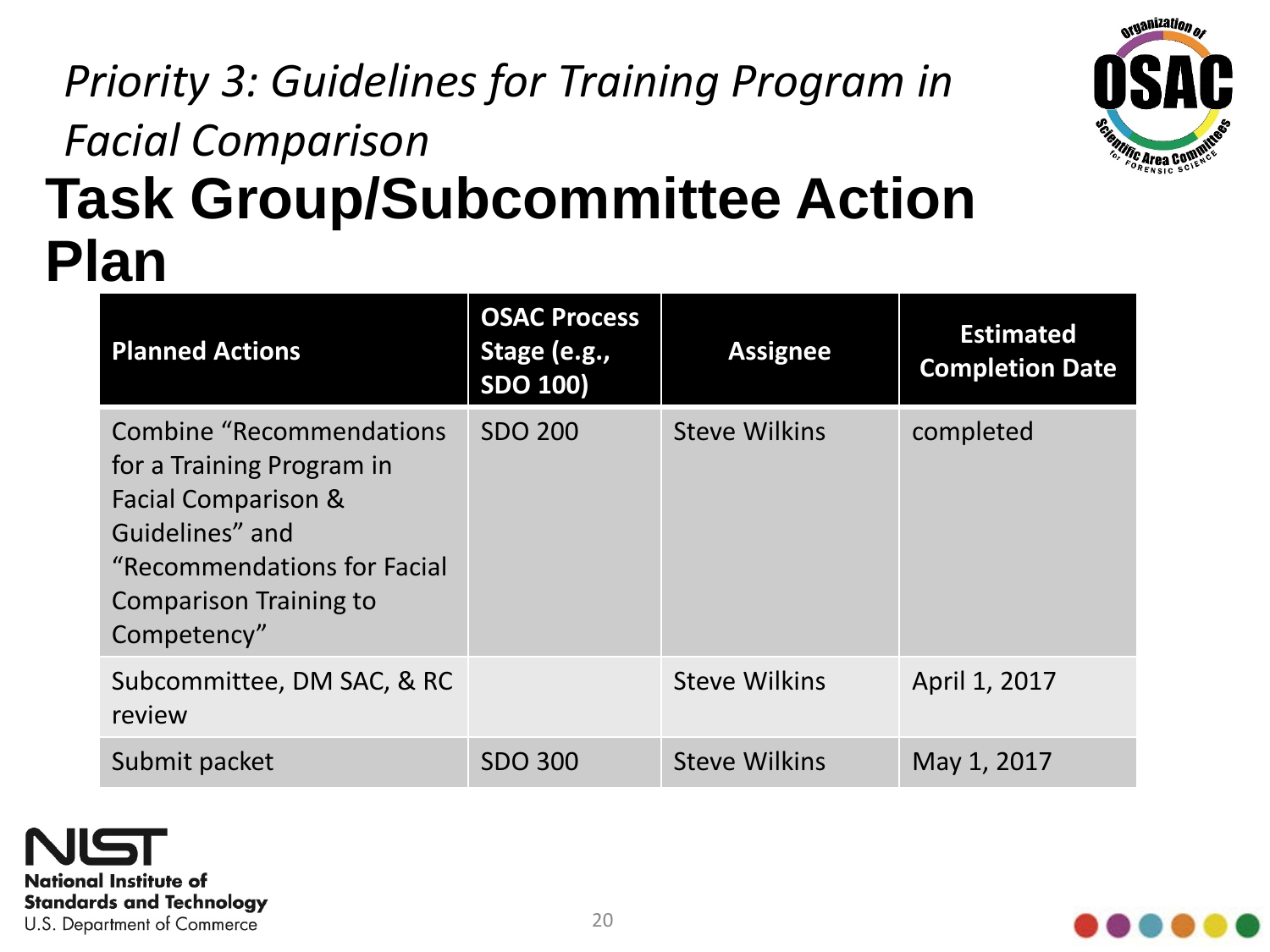

### **Standards/Guidelines Development Priority 5 Document**

#### Document Title: **Guidelines for Facial Comparison Methods & Facial Comparison Overview**

Scope: Describes current methods for facial comparison and to provide guidelines for their appropriate use. Provides Overview of how facial comparisons are used in the security, intelligence, law enforcement, and forensic communities.

Objective/rationale: Selection of the appropriate method to use for a facial comparison depends on the image quality, the training and experience of the practitioner, and the purpose of the examination. The methods used to compare faces will often depend on the purpose of the comparison.

Issues/Concerns: The best method to utilize based on operational conditions must be understood and if the time or effort to do a full examination cannot be conducted, there are associated risks (i.e., greater chance of error).

National Institute of **Standards and Technology** U.S. Department of Commerce

**Task Group Name:** One-to-one **Task Group Chair Name:** Matthew Graves

**Task Group Chair Contact Information:**

mgraves9@gmail.com

**Date of Last Task Group Meeting:** July 26-29, 2016

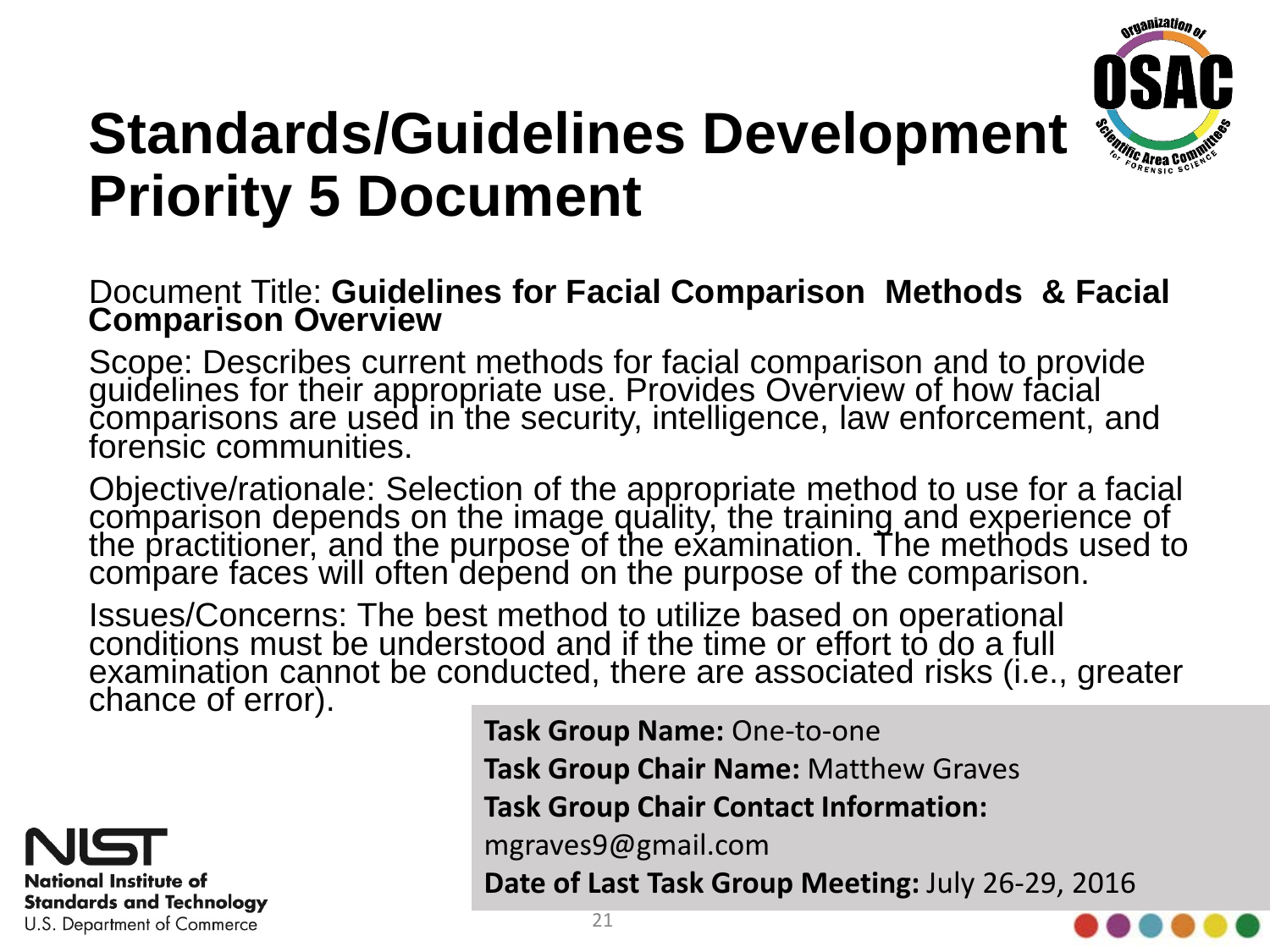

### **Standards/Guidelines Development Priority 5 Document**

Key Components of Standard:

- Pros and cons of each type of facial comparison methodology (holistic comparison, morphological analysis, photo-anthropometry, and superimposition)
- Recommended practice to address different type of comparisons (facial review versus facial examination).
- Overview of applications (intelligence gathering for identity management, screening and access control, investigative and operational tool, and forensic identification)
- General procedures for assessment, examination, evaluation, conclusions, and quality management
- Current methods (holistic comparison, morphological analysis, photo- anthropometry, and superimposition) for facial image comparison.



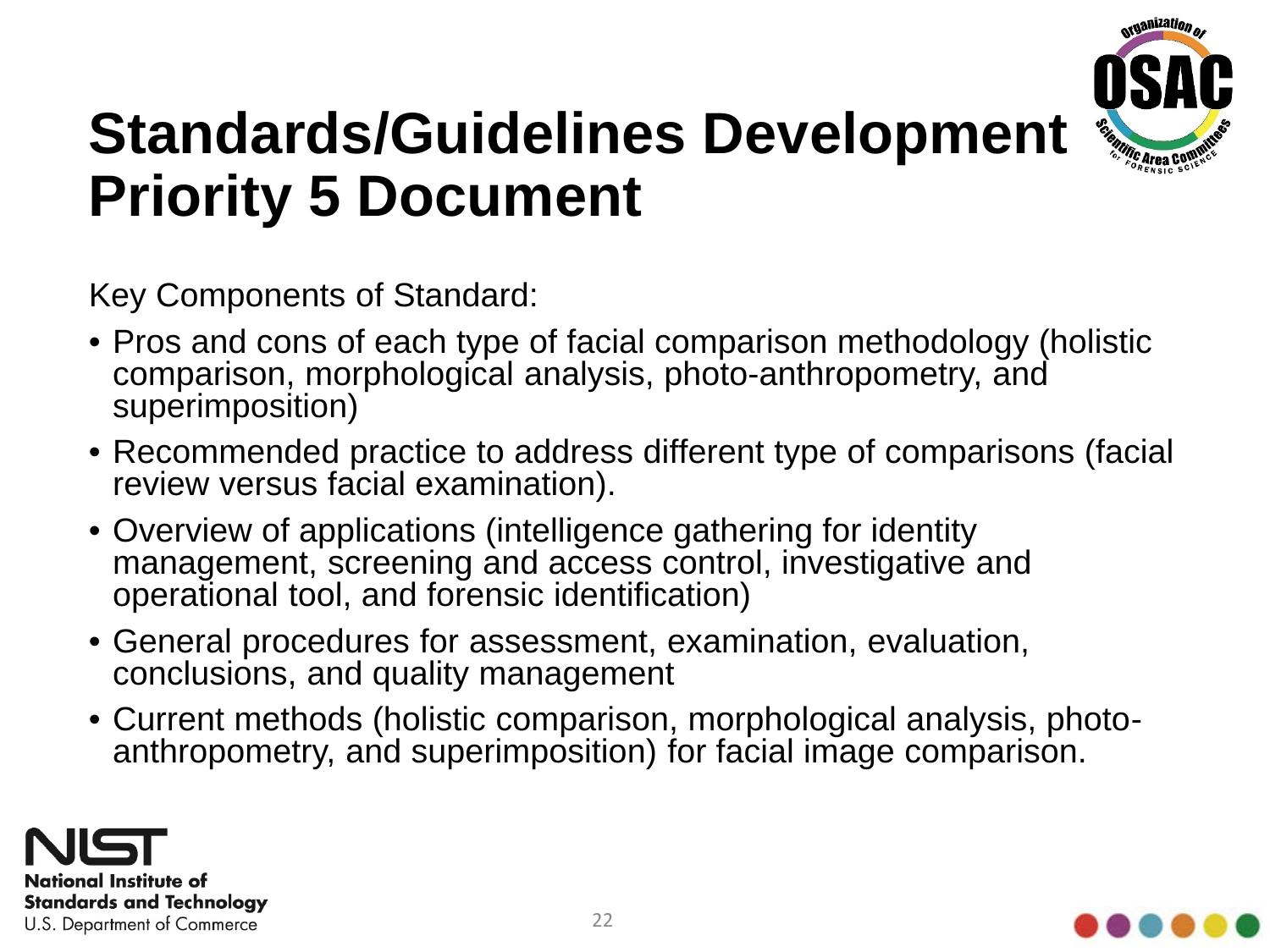#### **Task Group/Subcommittee Action Plan** *Priority 5: Guidelines for Facial Comparison Methods & Facial Comparison Overview*

| <b>Planned Actions</b>                                   | <b>OSAC Process</b><br>Stage (e.g.,<br><b>SDO 100)</b> | <b>Assignee</b>       | <b>Estimated</b><br><b>Completion Date</b> |
|----------------------------------------------------------|--------------------------------------------------------|-----------------------|--------------------------------------------|
| <b>Combine with Facial</b><br><b>Comparison Overview</b> | <b>SDO 200</b>                                         | <b>Matthew Graves</b> | March 31, 2017                             |
| Subcommittee review                                      | <b>SDO 200</b>                                         | <b>Matthew Graves</b> | April 2017                                 |
| <b>RC &amp; DM SAC review</b>                            | <b>SDO 300</b>                                         | <b>Matthew Graves</b> | <b>July 2017</b>                           |
| Complete QIC Form 6: SDO<br><b>Process Request form</b>  | <b>SDO 300</b>                                         | <b>Matthew Graves</b> | Aug 2017                                   |





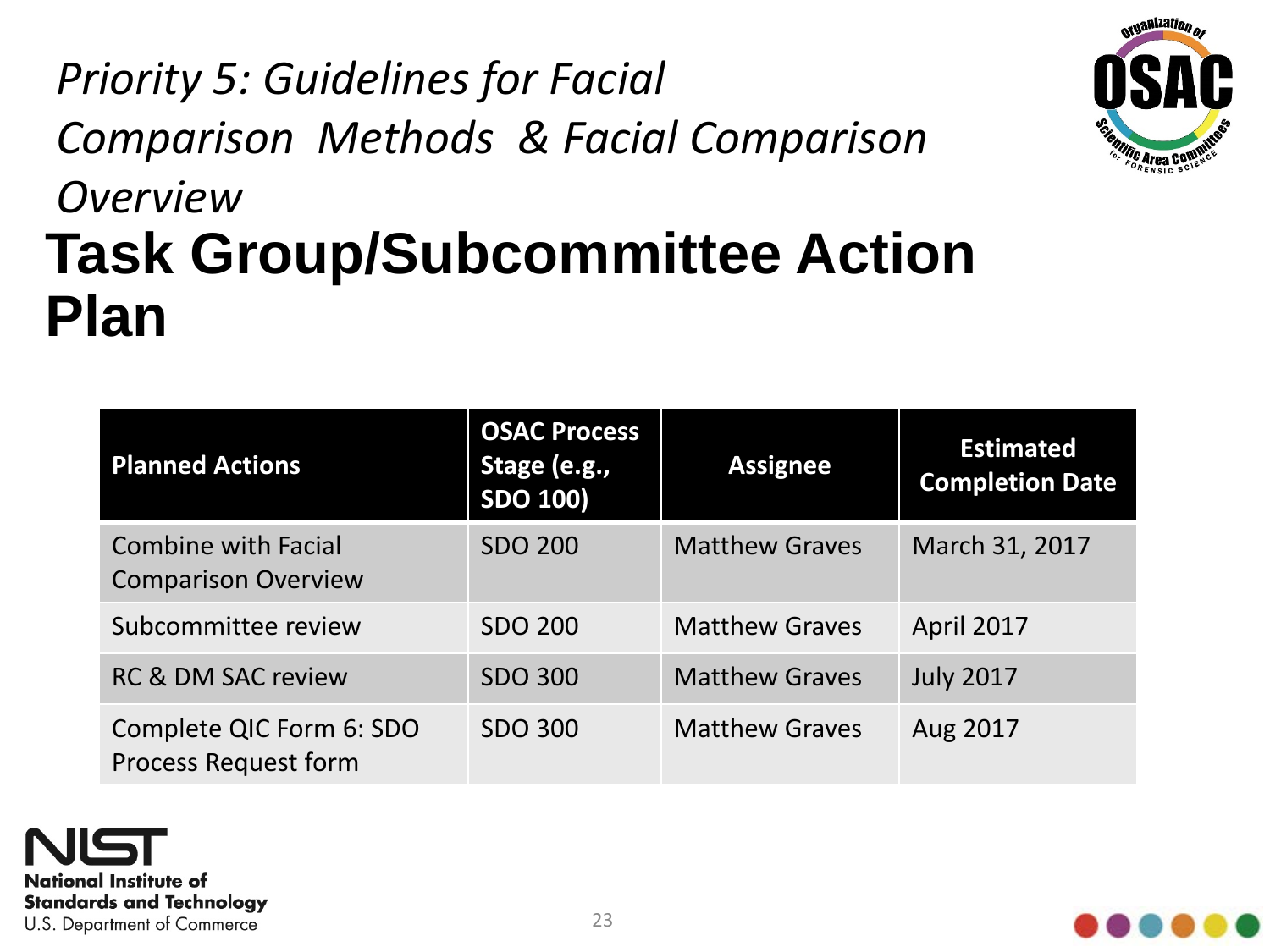

## **Summary of Standards/Guidelines Priority Actions**

| <b>Priority</b> | <b>Working Title of Document</b>                                      |
|-----------------|-----------------------------------------------------------------------|
| $\mathbf{1}$    | Facial Image Comparison Feature List for Morphological Analysis       |
| 2               | Capture And Equipment Assessment For Face Recognition Systems         |
| 3               | <b>Guidelines for Postmortem Facial Image Capture</b>                 |
| 4               | Guidelines for Training Program in Facial Comparison                  |
| 5               | Guidelines for Facial Comparison Methods & Facial Comparison Overview |

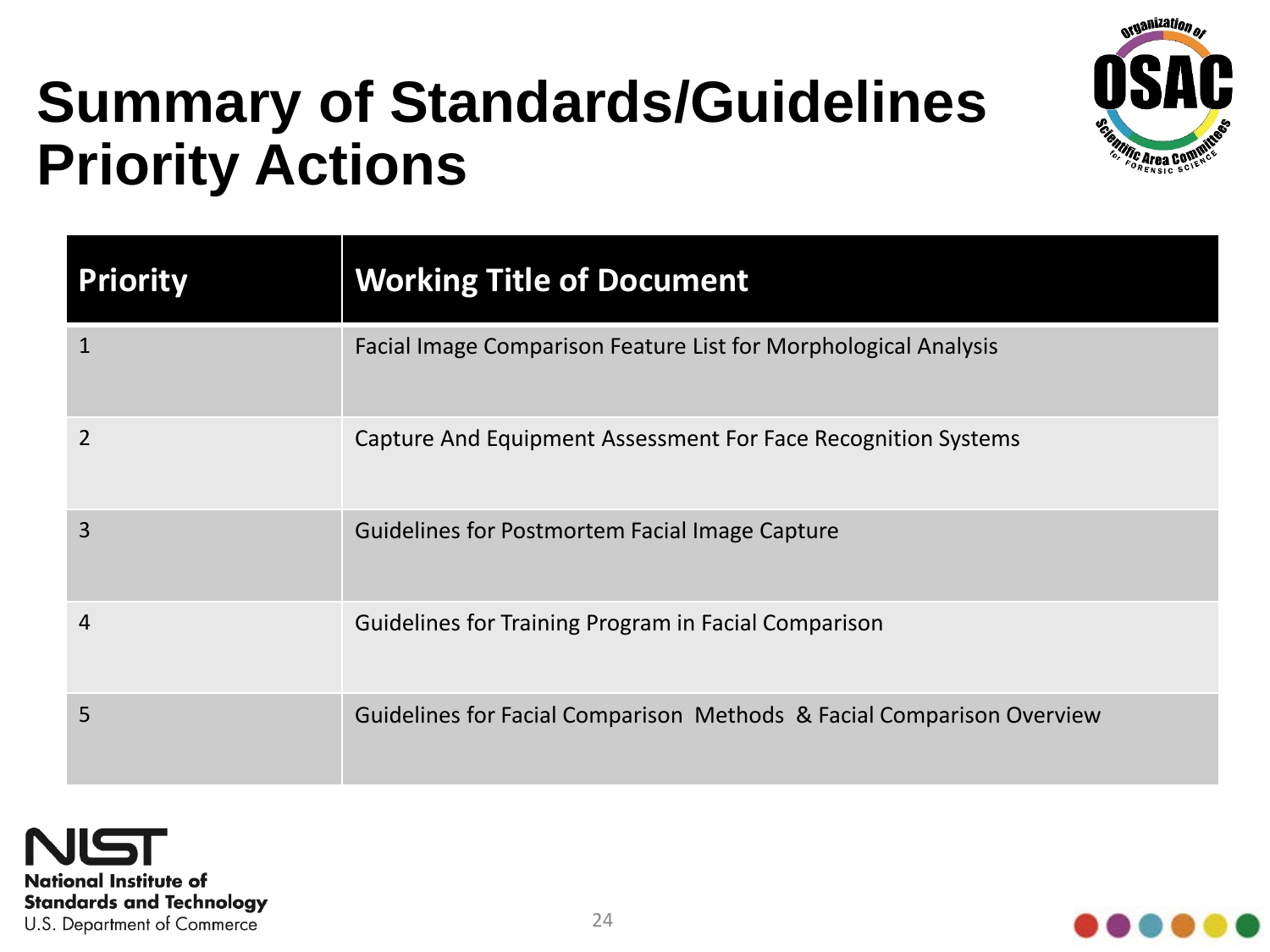## **Standards/Guidelines Reviewed For Technical Merit**



| Title                                                             | <b>Developing</b><br>Organization | Status*               | <b>OSAC Process</b><br>Stage (e.g., RA<br>100) |
|-------------------------------------------------------------------|-----------------------------------|-----------------------|------------------------------------------------|
| <b>Physical Stability of Facial Features of Adults</b>            | <b>FISWG</b>                      | <b>Public comment</b> | At SWG                                         |
| Image Processing to Improve Facial Recognition<br><b>Searches</b> | <b>FISWG</b>                      | Public comment        | At SWG                                         |
| Factors To Consider in Facial Image Assessment                    | <b>FISWG</b>                      | In draft              | At SWG                                         |
| Metadata Usage                                                    | <b>FISWG</b>                      | Reformatting          | <b>SDO 200</b>                                 |
| <b>Facial Recognition System Methods and</b><br><b>Techniques</b> | <b>FISWG</b>                      | Reformatting          | <b>SDO 200</b>                                 |
| <b>Facial Recognition System Bulk Data Transfer</b>               | <b>FISWG</b>                      | Reformatting          | <b>SDO 200</b>                                 |



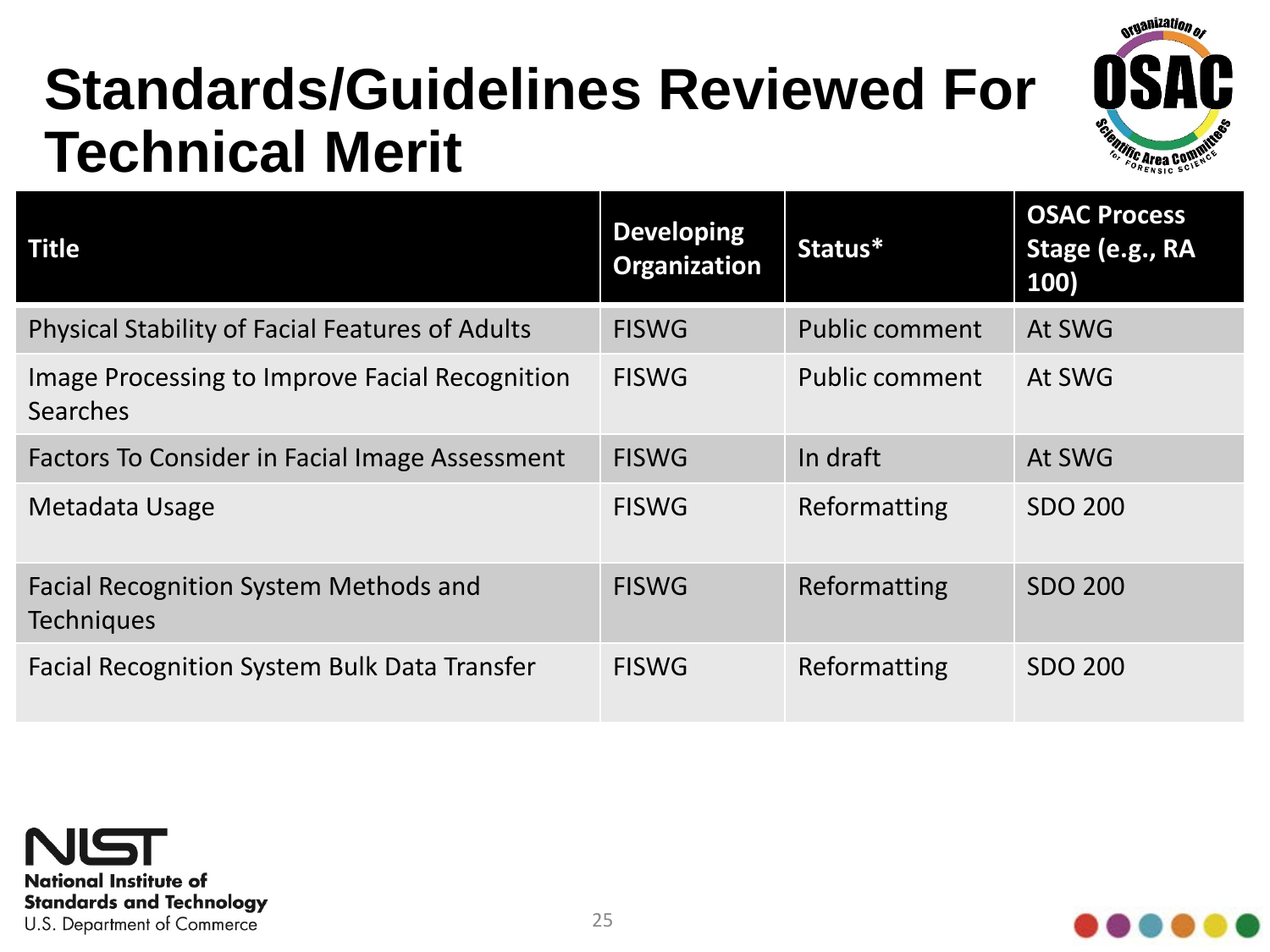# **Research Gaps Identified**



- Validation of Physical Stability
	- Literature review of relevant studies [scientific, medical, academic, and professional] regarding the physical stability of the facial features of adults detailed within the current Physical Stability of Facial Features of Adults document.
	- In addition to the literature review, the conclusions reached based on relevant research should be presented to the subcommittee in layman's terms for incorporation into the document.
- Post Capture Imaging Processing
	- Best practices and scientifically validated techniques to improve facial image quality for biometrics and forensics
- Human Factors in Facial Image Comparison
	- Research to determine effective strategies for training in facial comparison and to develop testing material.
	- Research to validate the methods used by trained examiners to compare faces and establish effective case management and bias mitigation strategies.
- Assessment of the accuracy of getting Facial Images from DNA
	- Research to perform an objective evaluation of the performance of claimed techniques by vendor(s) who are selling technology that purports to create an accurate ádolescent´facial image from DNA.